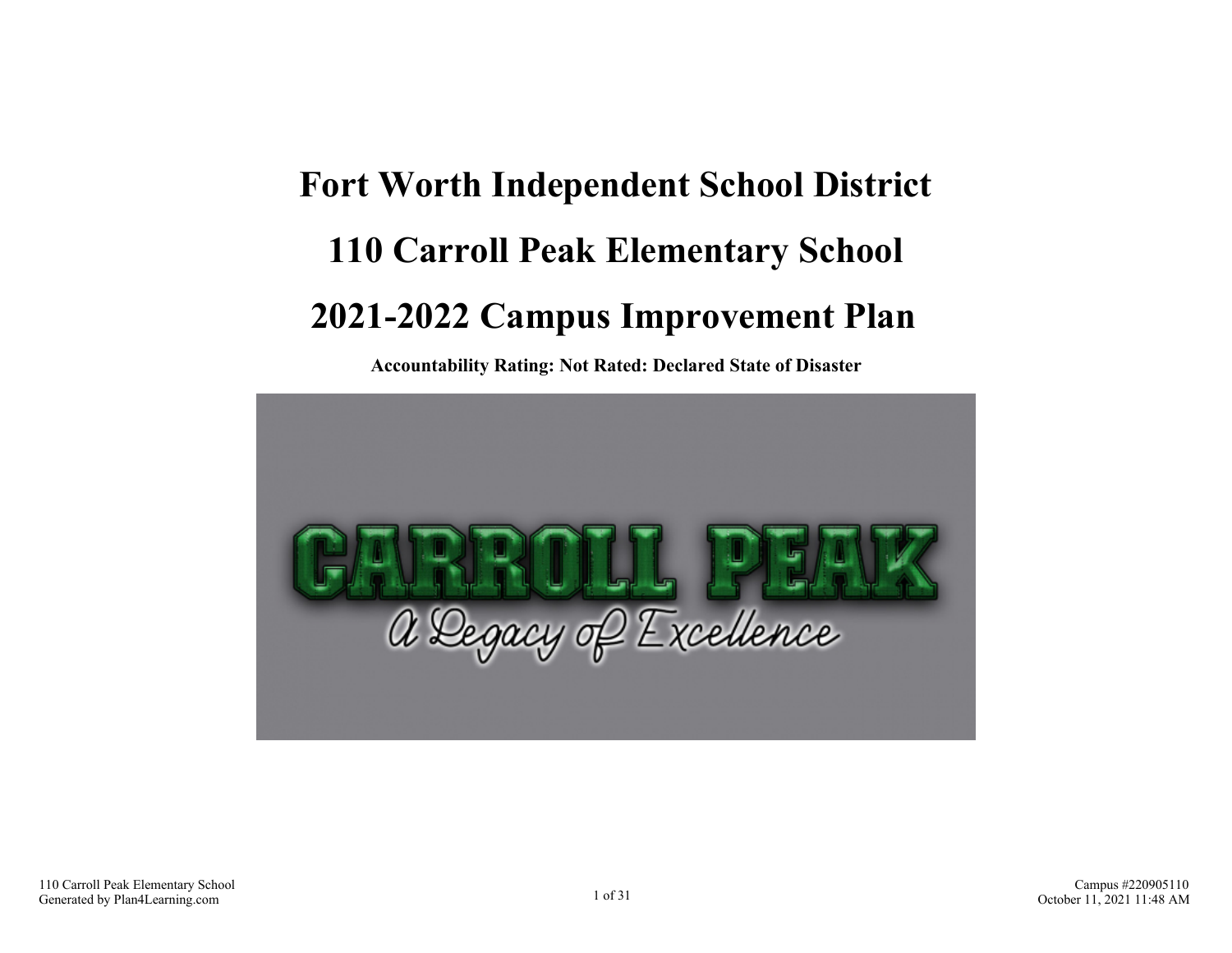### **Mission Statement**

The mission of Carroll Peak Elementary School is to provide a safe, secure, and supportive environment that promotes academic rigor that will eliminate the achievement gap for all students.

### **Vision**

"A legacy of excellence."

### **Campus Values**

Respect

Support

Reflection

Perseverance

Recognition

Collaboration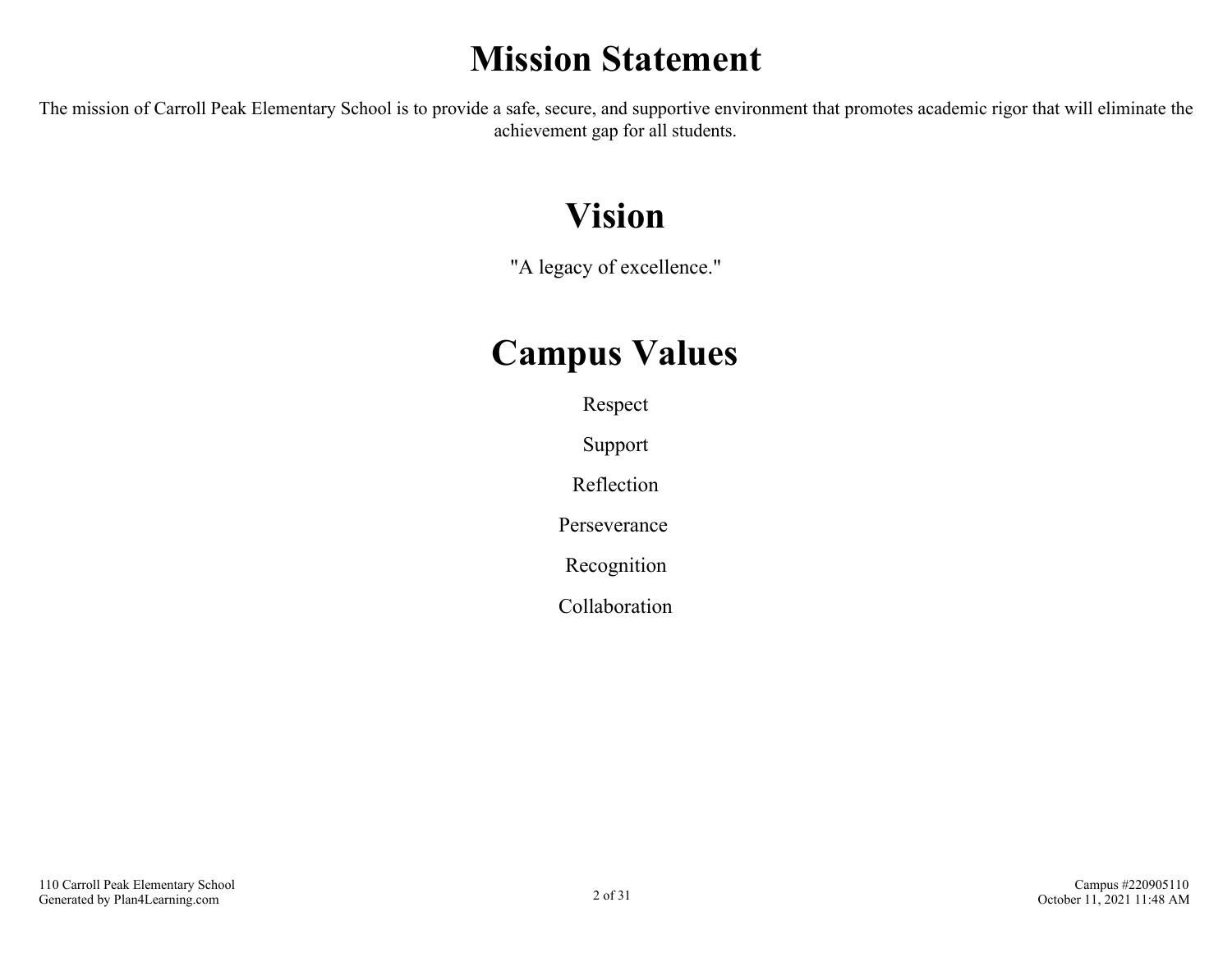### **Table of Contents**

| Comprehensive Needs Assessment                                                                                                                                    |    |
|-------------------------------------------------------------------------------------------------------------------------------------------------------------------|----|
| Demographics                                                                                                                                                      |    |
| <b>Student Learning</b>                                                                                                                                           |    |
| School Processes & Programs                                                                                                                                       | 6  |
| <b>Priority Problem Statements</b>                                                                                                                                |    |
| Comprehensive Needs Assessment Data Documentation                                                                                                                 | 8  |
| Goals                                                                                                                                                             | 10 |
| Goal 1: Early Literacy Increase the percentage of 3rd grade students who score at meets grade level or above on STAAR Reading from 34% to 47% by August 2024.     | 11 |
| Goal 2: Early Math Increase the percentage of 3rd grade students who score at meets grade level or above on STAAR Mathematics from 34% to 45% by August 2024.     | 16 |
| Goal 3: CCMR Increase the percentage of students graduating with a CCMR indicator from 43% to 48% by June 2024.                                                   | 22 |
| Goal 4: Learning Environment (based on the BOE constraints) Ensure all students have access to a safe, supportive and culturally responsive learning environment. | 25 |
| <b>Campus Funding Summary</b>                                                                                                                                     | 29 |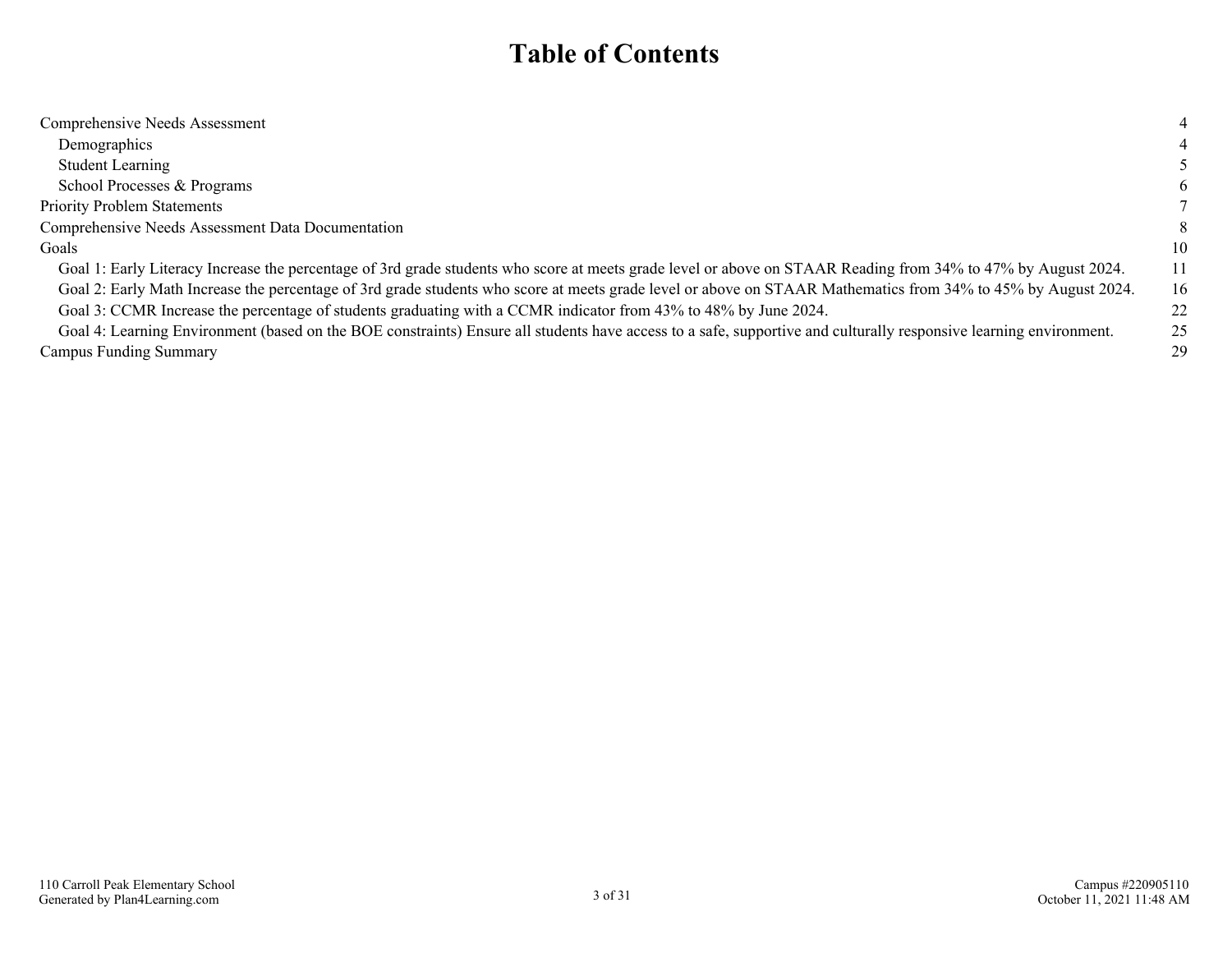### **Comprehensive Needs Assessment**

#### <span id="page-3-0"></span>**Demographics**

#### **Demographics Summary**

Carroll Peak Elementary is an urban elementary school in the Morningside area of Fort Worth, Texas. CPE educates approximately 500 students in grades Pre-K 3 through 5th. We provide regular programming, one-way dual language, ESL, gifted and talented, and early childhood special education classes. CPE has an enrollment breakdown as such:

- Hispanic: 60%
- African American: 30%
- Asian:  $6\%$
- $\bullet$  Other:  $4\%$
- $\cdot$  EL: 45%
- $\bullet$  SpEd: 5%
- Economically disadvantaged: 98%

Our staff is diverse in terms of years of experience and race/ethnicity. Below is a breakdown of our teaching and professional staff:

- Hispanic: 20%
- African American: 46%
- Asian: 2%
- White: 32%%

#### Student Attendance:

2019-20 (Pre-COVID): 94.21%

2020-21 (Post-COVID): 92.62%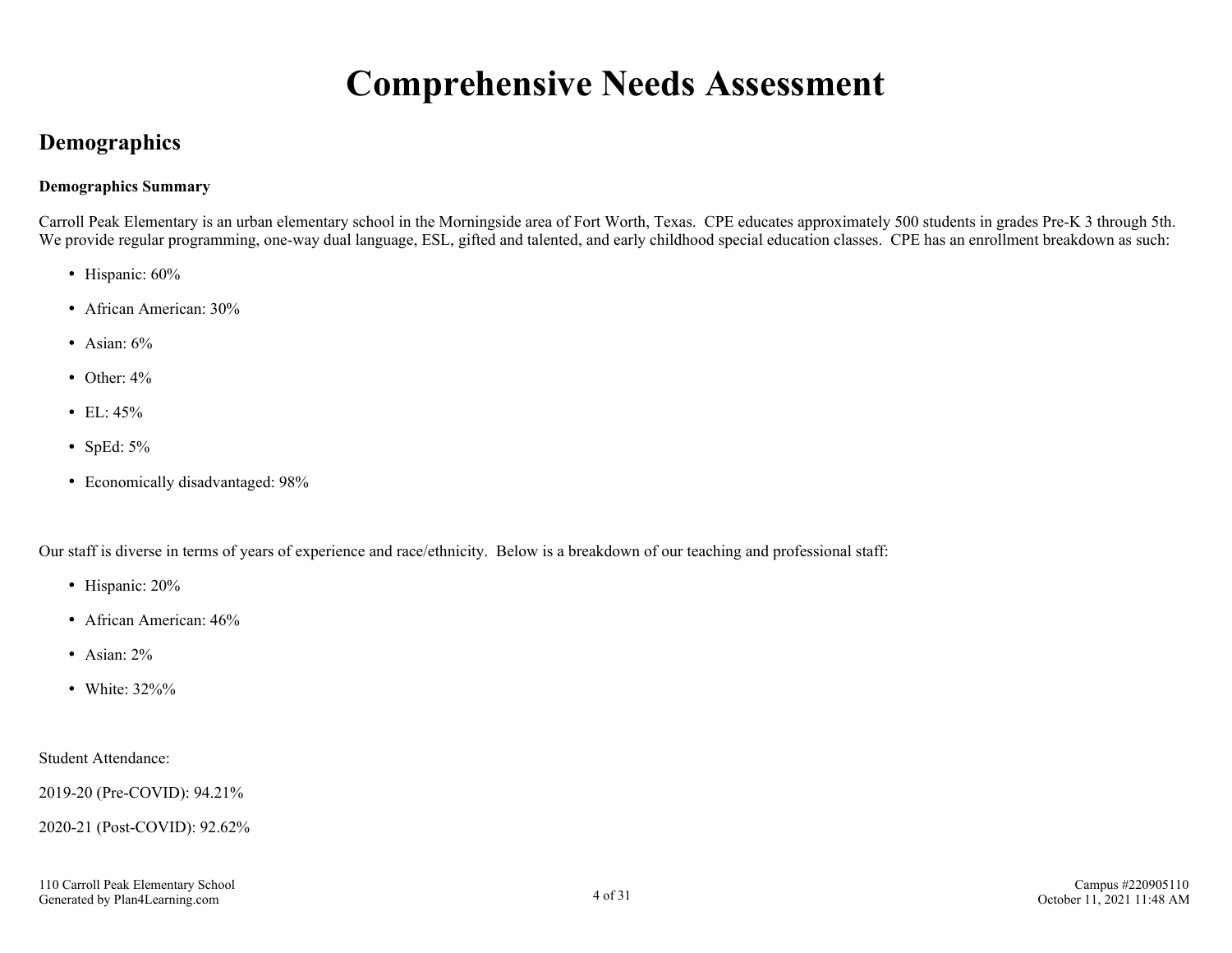#### **Demographics Strengths**

Summary of Strengths:

- We provide multiple resources to support the economic needs of students and families including: free breakfast and lunch for all students, chromebooks for all students, and school supplies, school uniforms, winter coats, etc. to those in need. We also provide an after school program with dinner to students in grades 3-5 and will begin offering an after school program for two of our PreK 4 classes via our partnership with The Center for Transforming Lives (Headstart).
- We have two PreK 3 classes offered for students who qualify through a grant with Fort Worth Children's Partnership.
- We have several SEL supports in place to assist students including: a full-time certified counselor, a case manager, and All Stars student mentor. Two of our PreK 4 classes will also be partnered with a caseworker.
- We offer after school enrichment opportunities including: soccer club and basketball club.

#### **Problem Statements Identifying Demographics Needs**

**Problem Statement 1 (Prioritized):** Attendance for the 2020-21 school year is 1.5% less than the previous school year, specifically with our PreK and 5th grade students. **Root Cause:** Parent engagement opportunities exist to ensure PreK and 5th grade parents know how to utilize the technology students use for at home learning.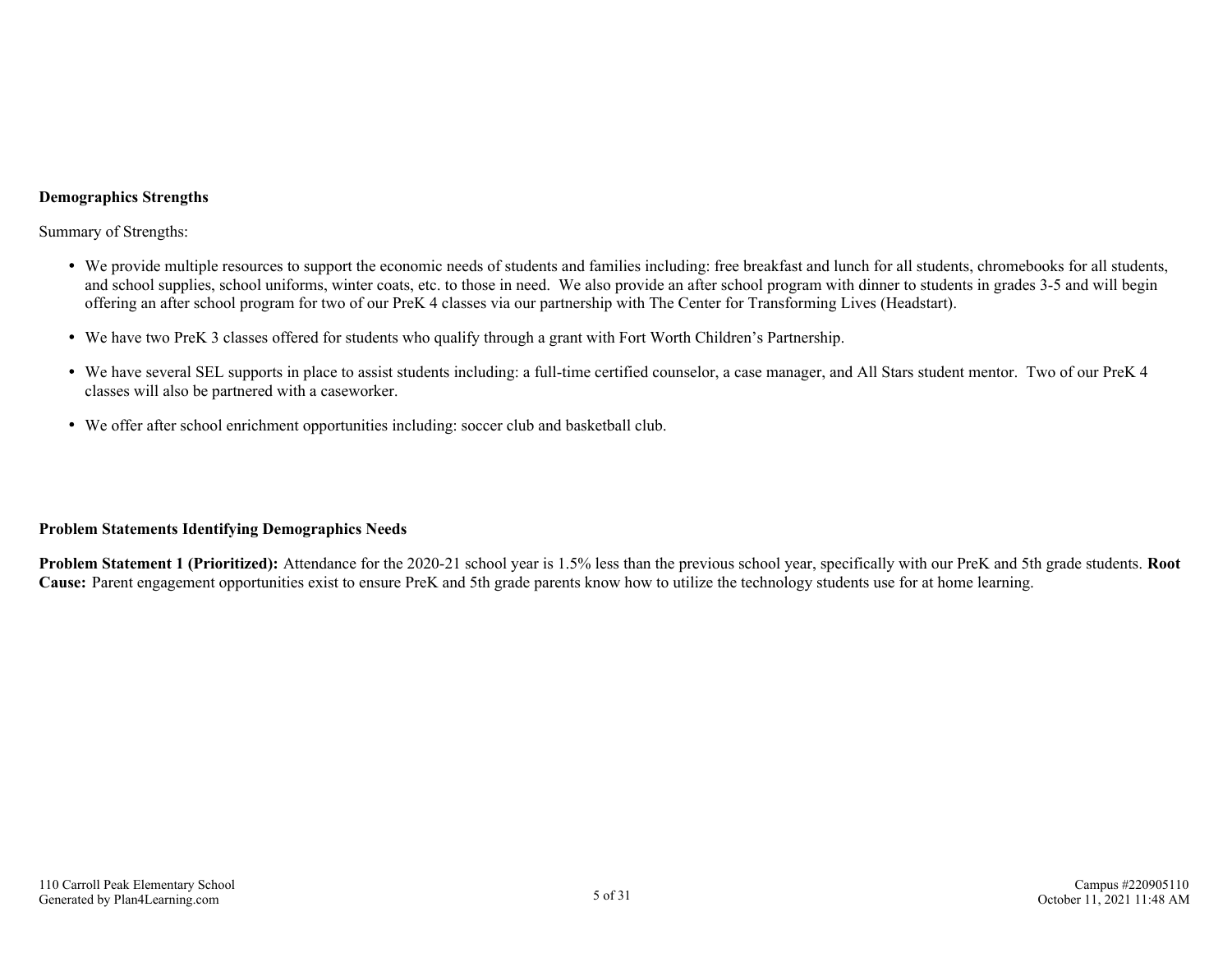#### <span id="page-5-0"></span>**Student Learning**

#### **Student Learning Strengths**

- Pre K Circle Data
	- 83% of English tested Students are On-track with Book and Print Knowledge skills.
	- 80% of English tested students are On-track withPhonological Awareness skills.
	- 88% of English tested students are On-track with Social Emotional Behaviors skills.
	- 80% of Spanish tested students are On-track with Listening skills.
	- 85% of Spanish tested students are On-track with Science skills.
- Kindergarten TX-KEA Data
	- Carroll Peak students outperformed the district in all except one of the TX-KEA skills areas on both English and Spanish assessments.
- MAP Growth
	- 42% of Carroll Peak students met their expected growth from BOY to MOY in math compared to the average of 41% of district students.
	- 2nd grade and 4th grade students on average exceeded their expected RIT growth score in math from BOY to MOY.
	- Kindergarten students on average exceeded their expected RIT growth score in Reading (English) from BOY to MOY.
	- 4th grade students on average met their expected RIT growth score in Reading (English) from BOY to MOY.
	- Kindergarten and 3rd grade students on average outperformed the district in number of RIT growth points on the Reading (English) from BOY to MOY.
- Lexia
	- 6% of our students in K-5 have achieved the "above grade level" distinction.
	- 96% of our regular program and dual language Kindergarten students are classified "at" or "above" grade level.

#### **Problem Statements Identifying Student Learning Needs**

**Problem Statement 1 (Prioritized):** 3rd grade African American students underperformed their Hispanic peers in growth points by 4 points on the MAP Math Assessment. **Root Cause:** The campus has an opportunity to identify more targeted strategies for African American students to close the achievement gap (E.g., engagement, parent involvement, and formative assessment analysis). (Lever 5.3)

**Problem Statement 2 (Prioritized):** 2nd grade African American students underperformed their Hispanic peers in growth points by 3 points on the MAP Reading Assessment. **Root Cause:** The campus has an opportunity to identify more targeted strategies for African American students to close the achievement gap (E.g., phonics, engagement, parent involvement, and formative assessment analysis). (Lever 5.3)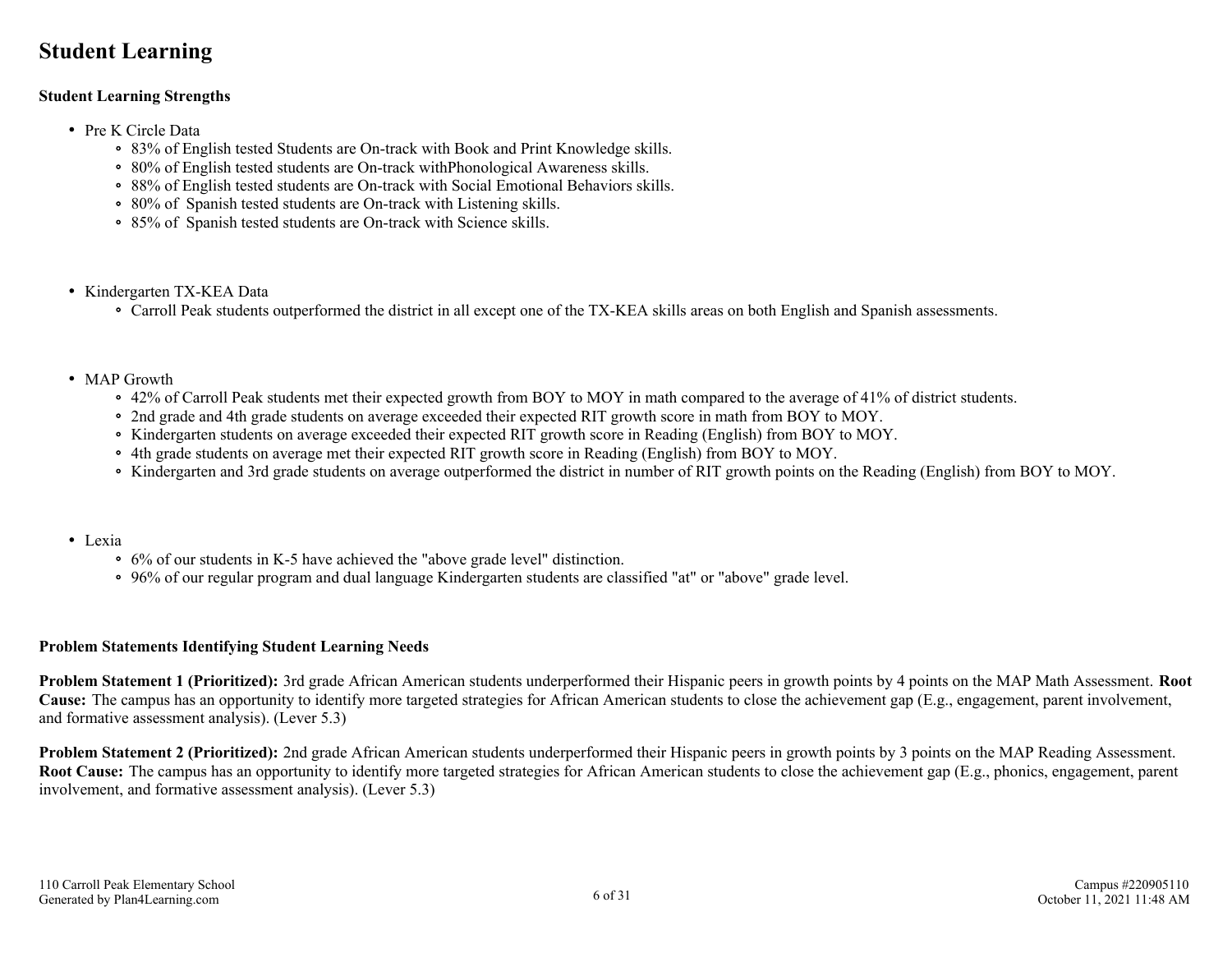#### <span id="page-6-0"></span>**School Processes & Programs**

#### **School Processes & Programs Summary**

When preparing to hire staff, candidates are contacted and provided information about the position, campus values, and campus beliefs. These values and beliefs were collaboratively identified by the faculty. The candidates are then given the opportunity to "opt in" to a first round interview at the campus. The first round is a screener with questions which have been collaboratively created by the campus instructional leaders including teacher leaders for each grade level. If the candidate is selected for the next round of interviews, a member of the team/grade level will be present during the interview to provide their feedback to and about the candidate. During the second interview, in addition to traditional questions, teachers are asked to complete a performance task related to planning a lesson using student performance data. Once selected, the high-quality teacher is placed based on student need and teacher strength.

 The campus utilizes a collaborative structure for instructional leadership. The principal, assistant principal, data analyst, instructional coaches, grade level leads, and other staff assist with identifying and improving instructional needs at the campus.

#### **Problem Statements Identifying School Processes & Programs Needs**

**Problem Statement 1 (Prioritized):** 1st grade dual language students regressed -1 point on the MAP Spanish Reading Assessment. **Root Cause:** Teachers/staff lacked knowledge of best practices for early Spanish Literacy development (e.g. phonics, etc.). (Lever 5.1)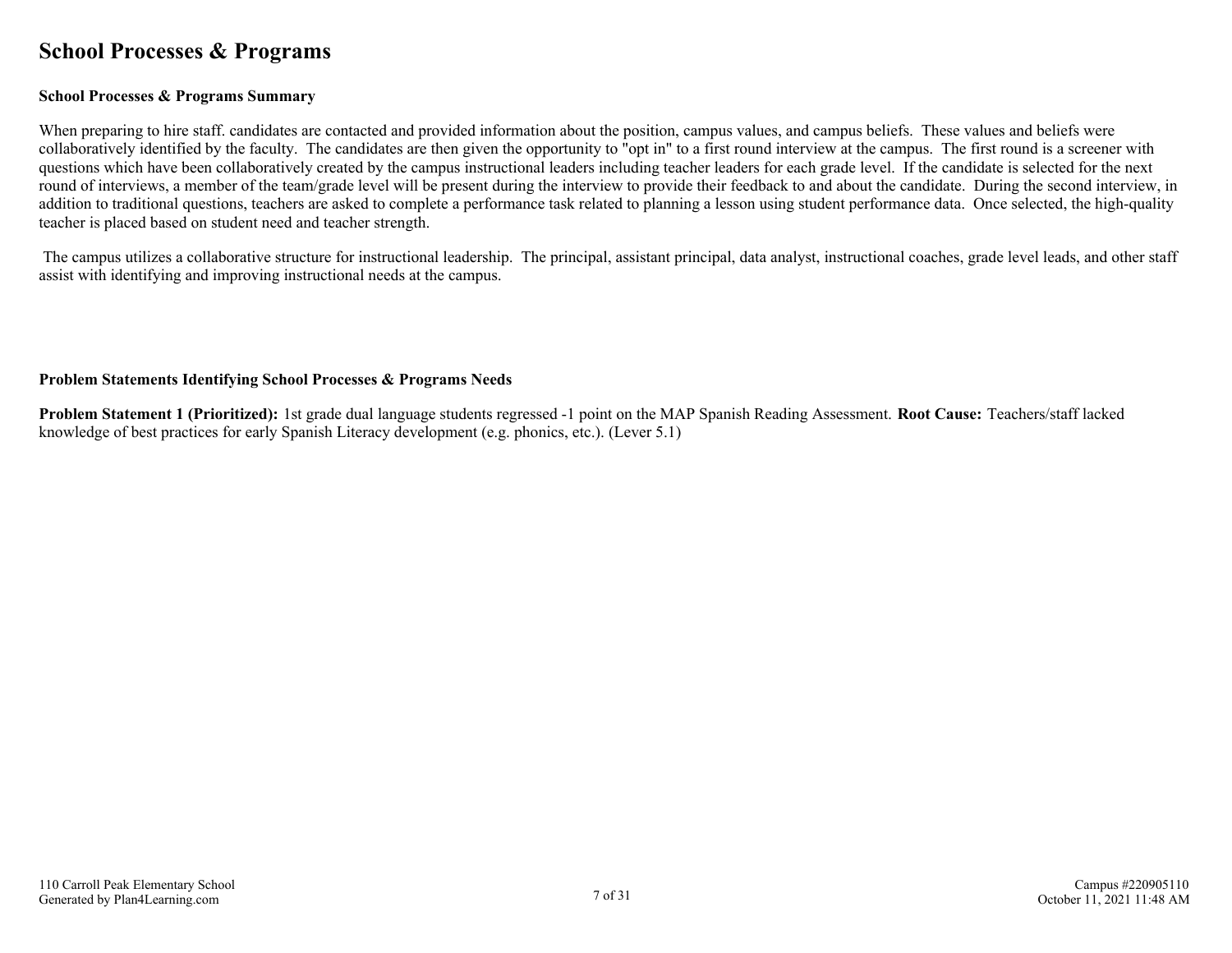### **Priority Problem Statements**

<span id="page-7-0"></span>**Problem Statement 1**: 1st grade dual language students regressed -1 point on the MAP Spanish Reading Assessment. **Root Cause 1**: Teachers/staff lacked knowledge of best practices for early Spanish Literacy development (e.g. phonics, etc.). (Lever 5.1) **Problem Statement 1 Areas**: School Processes & Programs

**Problem Statement 2:** 3rd grade African American students underperformed their Hispanic peers in growth points by 4 points on the MAP Math Assessment. **Root Cause 2**: The campus has an opportunity to identify more targeted strategies for African American students to close the achievement gap (E.g., engagement, parent involvement, and formative assessment analysis). (Lever 5.3)

**Problem Statement 2 Areas**: Student Learning

**Problem Statement 3**: 46% of students responded favorably to perceptions about their ability to regulate emotions on the Panoramic survey. This result is inline with the district and below the Poly Pyramid responses by 1%.

**Root Cause 3**: Adequate emphasis has not been placed on ensuring SEL lessons and support around the topic of "regulating emotions" are taught, reinforced, and evaluated throughout the year.

**Problem Statement 3 Areas**: Perceptions

**Problem Statement 4**: 59% of teachers responded favorably to perceptions about the amount and quality of feedback from leadership on the Panoramic survey. This result is above the district by 3% and inline with the Poly Pyramid responses.

**Root Cause 4**: Ensure that action steps are the highest leverage and can be implemented within one week. Also, increase purposeful face-to face-feedback.

**Problem Statement 4 Areas**: Perceptions

**Problem Statement 5**: Attendance for the 2020-21 school year is 1.5% less than the previous school year, specifically with our PreK and 5th grade students. **Root Cause 5**: Parent engagement opportunities exist to ensure PreK and 5th grade parents know how to utilize the technology students use for at home learning. **Problem Statement 5 Areas**: Demographics

**Problem Statement 6**: 2nd grade African American students underperformed their Hispanic peers in growth points by 3 points on the MAP Reading Assessment. **Root Cause 6**: The campus has an opportunity to identify more targeted strategies for African American students to close the achievement gap (E.g., phonics, engagement, parent

involvement, and formative assessment analysis). (Lever 5.3)

**Problem Statement 6 Areas**: Student Learning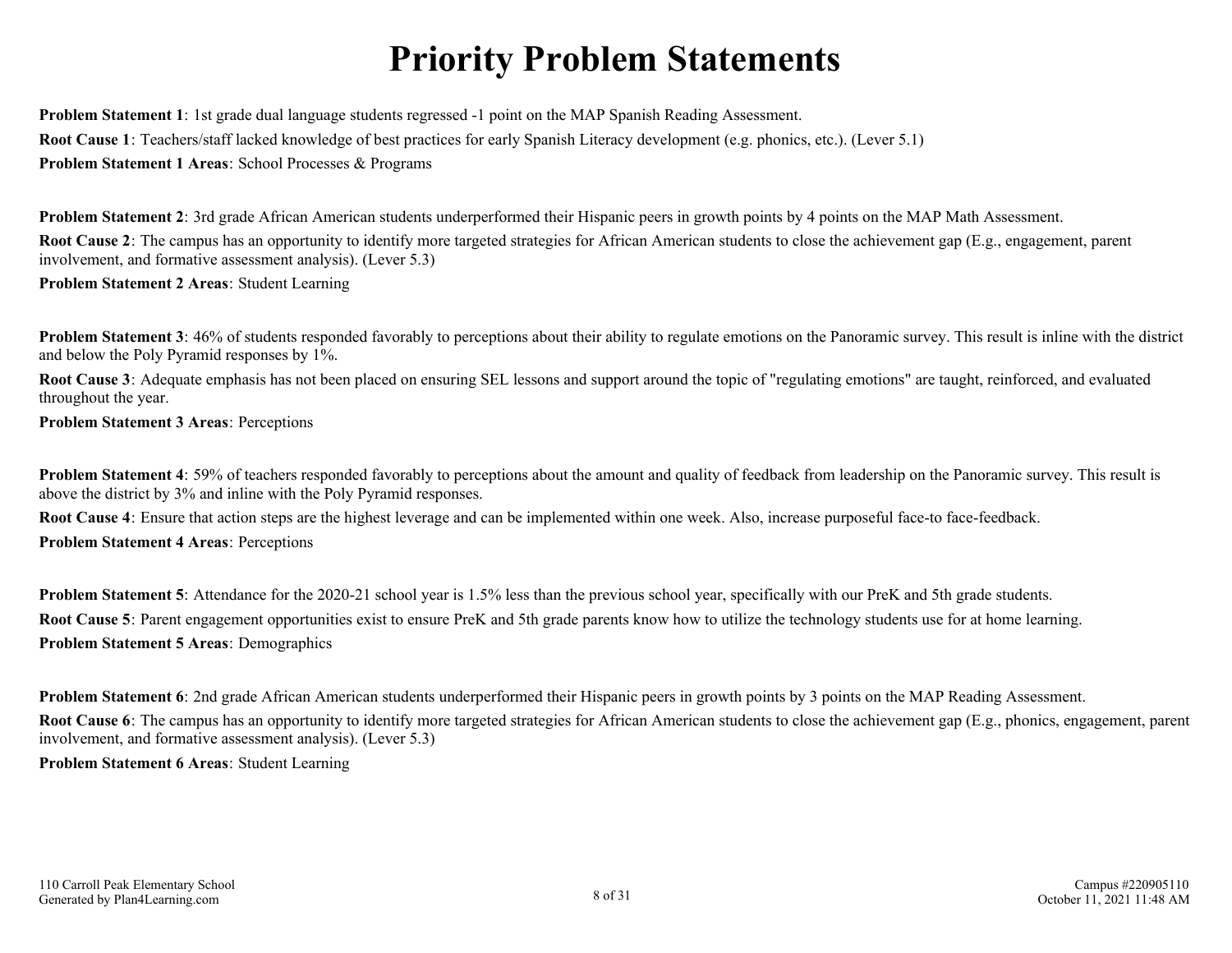### **Comprehensive Needs Assessment Data Documentation**

<span id="page-8-0"></span>The following data were used to verify the comprehensive needs assessment analysis:

#### **Improvement Planning Data**

- District goals
- Campus goals
- Campus/District improvement plans (current and prior years)
- $\bullet$  Planning and decision making committee(s) meeting data
- State and federal planning requirements
- Covid-19 Factors and/or waivers

#### **Accountability Data**

- Texas Academic Performance Report (TAPR) data
- Student Achievement Domain
- Student Progress Domain
- Closing the Gaps Domain
- Effective Schools Framework data
- Comprehensive, Targeted, and/or Additional Targeted Support Identification data
- Federal Report Card Data

#### **Student Data: Assessments**

- State and federally required assessment information
- (STAAR) current and longitudinal results, including all versions
- STAAR released test questions
- STAAR EL progress measure data
- Texas English Language Proficiency Assessment System (TELPAS) and TELPAS Alternate results
- Student failure and/or retention rates
- Local diagnostic reading assessment data
- Local benchmark or common assessments data
- Prekindergarten Self-Assessment Tool
- Other PreK 2nd grade assessment data
- Grades that measure student performance based on the TEKS

#### **Student Data: Student Groups**

- Race and ethnicity data, including number of students, academic achievement, discipline, attendance, and progress
- Special programs data, including number of students, academic achievement, discipline, attendance, and progress
- Economically Disadvantaged / Non-economically disadvantaged performance, progress, and participation data
- Male / Female performance, progress, and participation data
- Special education/non-special education population including discipline, progress and participation data
- EL/non-EL or LEP data, including academic achievement, progress, support and accommodation needs, race, ethnicity, gender, etc.
- Section 504 data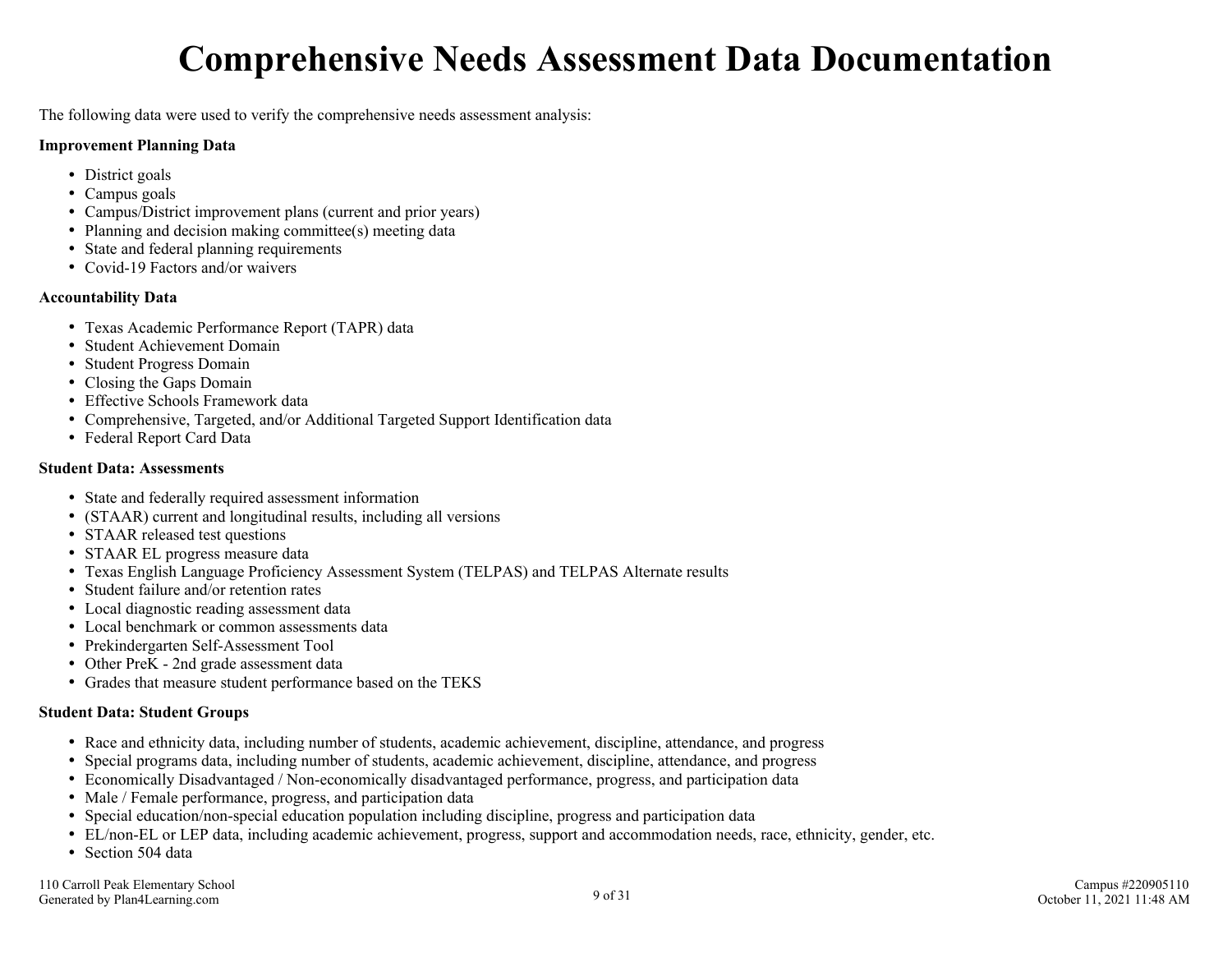- Gifted and talented data
- Dyslexia Data
- Response to Intervention (RtI) student achievement data

#### **Student Data: Behavior and Other Indicators**

- Attendance data
- Discipline records
- Student surveys and/or other feedback
- Class size averages by grade and subject
- School safety data
- Enrollment trends

#### **Employee Data**

- Professional learning communities (PLC) data
- Staff surveys and/or other feedback
- Teacher/Student Ratio
- State certified and high quality staff data
- Campus leadership data
- Campus department and/or faculty meeting discussions and data
- Professional development needs assessment data
- Evaluation(s) of professional development implementation and impact
- Equity data
- T-PESS data

#### **Parent/Community Data**

- Parent surveys and/or other feedback
- Parent engagement rate

#### **Support Systems and Other Data**

- Organizational structure data
- Processes and procedures for teaching and learning, including program implementation
- Communications data
- Budgets/entitlements and expenditures data
- Study of best practices
- Other additional data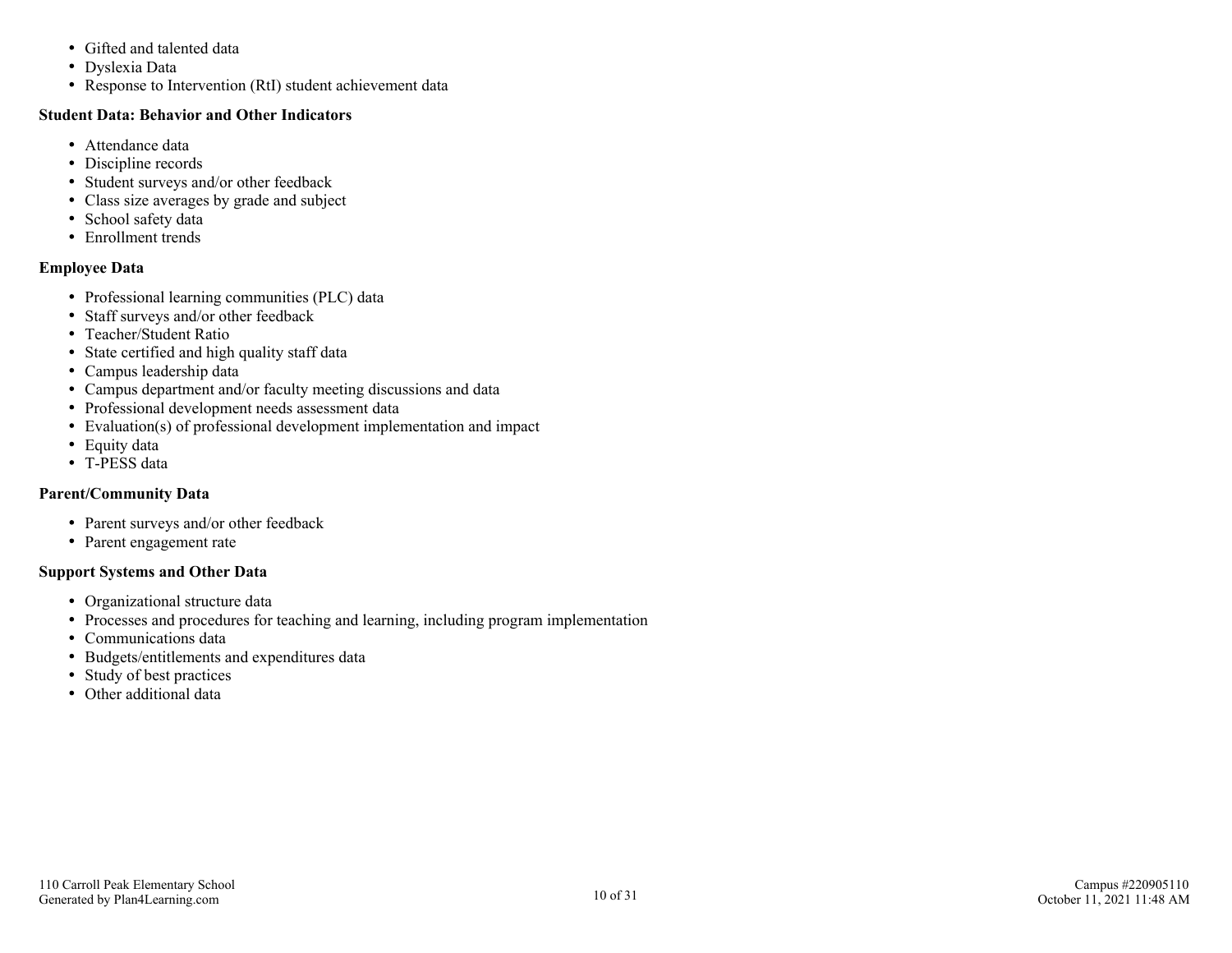### **Goals**

<span id="page-10-0"></span>**Goal 1:** Early Literacy

Increase the percentage of 3rd grade students who score at meets grade level or above on STAAR Reading from 34% to 47% by August 2024.

**Performance Objective 1:** Increase the percentage of PK students who score On Track on Circle Phonological Awareness in English from 82% to 87% by May 2022.

Increase the percentage of PK students who score On Track on Circle Phonological Awareness in Spanish from 80% to 87% by May 2022. Increase the percentage of Hispanic students who score On Track on Circle Phonological Awareness from 75.9% to 87% by May 2022.

**Evaluation Data Sources:** EOY Circle Phonological Awareness

| <b>Strategy 1 Details</b>                                                                                                                                     | <b>Reviews</b> |                  |     |                  |  |
|---------------------------------------------------------------------------------------------------------------------------------------------------------------|----------------|------------------|-----|------------------|--|
| <b>Strategy 1:</b> Develop the capacity of PreK teachers by ensuring they are trained in and effectively utilizing the new                                    |                | <b>Formative</b> |     | <b>Summative</b> |  |
| "Teaching Strategies Creative Curriculum" for PreK.<br>Strategy's Expected Result/Impact: 100% of lesson plans will follow the "Teaching Strategies Creative" | <b>Nov</b>     | Jan              | Mar | June             |  |
| Curriculum."<br>Teachers will progress monitor their students' phonological awareness mastery on a biweekly basis.                                            |                |                  |     |                  |  |
| Circle data will show a 15% or more growth in Phonological awareness from Wave 1 to Wave 2.                                                                   |                |                  |     |                  |  |
| Staff Responsible for Monitoring: Principal, Assistant Principal, Instructional Coaches, Data Analyst, PreK<br><b>Teachers</b>                                |                |                  |     |                  |  |
| <b>TEA Priorities:</b> Build a foundation of reading and math - <b>ESF Levers:</b> Lever 4: High-Quality Curriculum,<br>Lever 5: Effective Instruction        |                |                  |     |                  |  |
| Problem Statements: Student Learning 2 - School Processes & Programs 1                                                                                        |                |                  |     |                  |  |
| <b>Funding Sources:</b> Class supplies to implement new PK curriculum - Title I (211) -<br>211-11-6399-04E-110-30-510-000000-22F10 - \$2,000                  |                |                  |     |                  |  |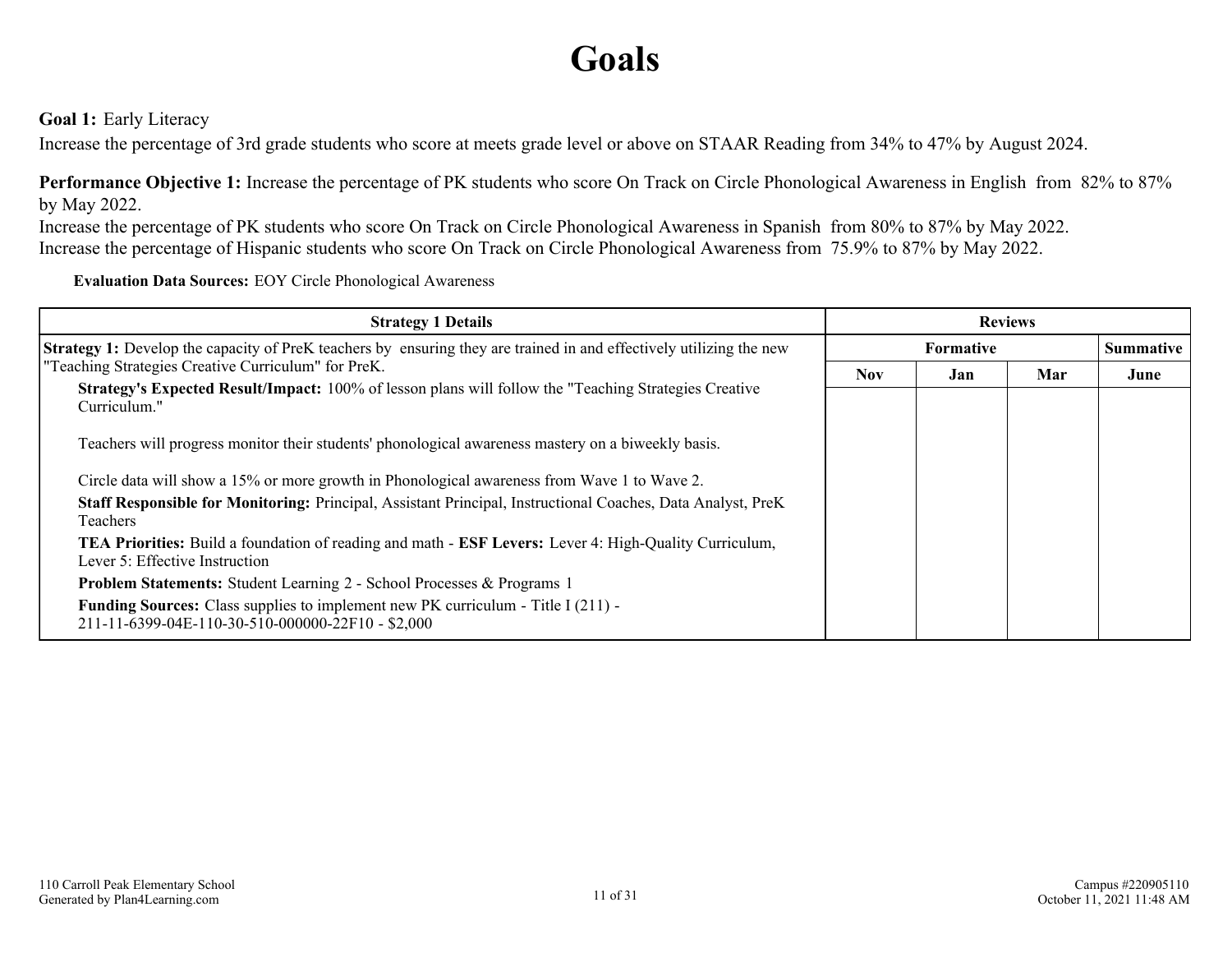| <b>Strategy 2 Details</b>                                                                                                                                                                                                                         | <b>Reviews</b> |                  |     |                  |
|---------------------------------------------------------------------------------------------------------------------------------------------------------------------------------------------------------------------------------------------------|----------------|------------------|-----|------------------|
| Strategy 2: Data Analyst, Instructional Coaches, and Counselor will collaborate with grade level teams and individual                                                                                                                             |                | <b>Formative</b> |     | <b>Summative</b> |
| teachers to support Tier 1 instruction, analyze performance tasks and resulting data before and after delivery, and create<br>acceleration plans with targeted scaffolding for students making limited progress towards mastery. This support for | <b>Nov</b>     | Jan              | Mar | June             |
| Tier 1 instruction includes supplies, and the purchase of a poster maker for anchor charts and a laminator for creating<br>lasting instructional activities.                                                                                      |                |                  |     |                  |
| <b>Strategy's Expected Result/Impact:</b> 100% of lesson plans will follow the "Teaching Strategies Creative"<br>Curriculum.                                                                                                                      |                |                  |     |                  |
| 90% of submitted lesson plans will have feedback from an instructional coach.                                                                                                                                                                     |                |                  |     |                  |
| Circle data will show a 15% growth or more in Phonological awareness from Wave 1 to Wave 2.                                                                                                                                                       |                |                  |     |                  |
| Staff Responsible for Monitoring: Principal, Assistant Principal, Instructional Coaches, Data Analyst,<br>Counselor, PreK Teachers                                                                                                                |                |                  |     |                  |
| <b>ESF Levers:</b> Lever 4: High-Quality Curriculum, Lever 5: Effective Instruction                                                                                                                                                               |                |                  |     |                  |
| <b>Problem Statements:</b> Student Learning 2 - School Processes & Programs 1 - Perceptions 1                                                                                                                                                     |                |                  |     |                  |
| <b>Funding Sources:</b> Instructional Supplies to implement Tier 1 instruction - Title I (211) -<br>211-11-6398-04E-110-30-510-000000-22F10 - \$10,000, Data Analyst - Title I (211) -<br>211-13-6119-04E-110-30-510-000000-22F10 - \$75,000      |                |                  |     |                  |
| Accomplished<br>Continue/Modify<br>No Progress                                                                                                                                                                                                    |                | Discontinue      |     |                  |

**Performance Objective 1 Problem Statements:**

**Student Learning**

**Problem Statement 2**: 2nd grade African American students underperformed their Hispanic peers in growth points by 3 points on the MAP Reading Assessment. **Root Cause**: The campus has an opportunity to identify more targeted strategies for African American students to close the achievement gap (E.g., phonics, engagement, parent involvement, and formative assessment analysis). (Lever 5.3)

#### **School Processes & Programs**

**Problem Statement 1**: 1st grade dual language students regressed -1 point on the MAP Spanish Reading Assessment. **Root Cause**: Teachers/staff lacked knowledge of best practices for early Spanish Literacy development (e.g. phonics, etc.). (Lever 5.1)

#### **Perceptions**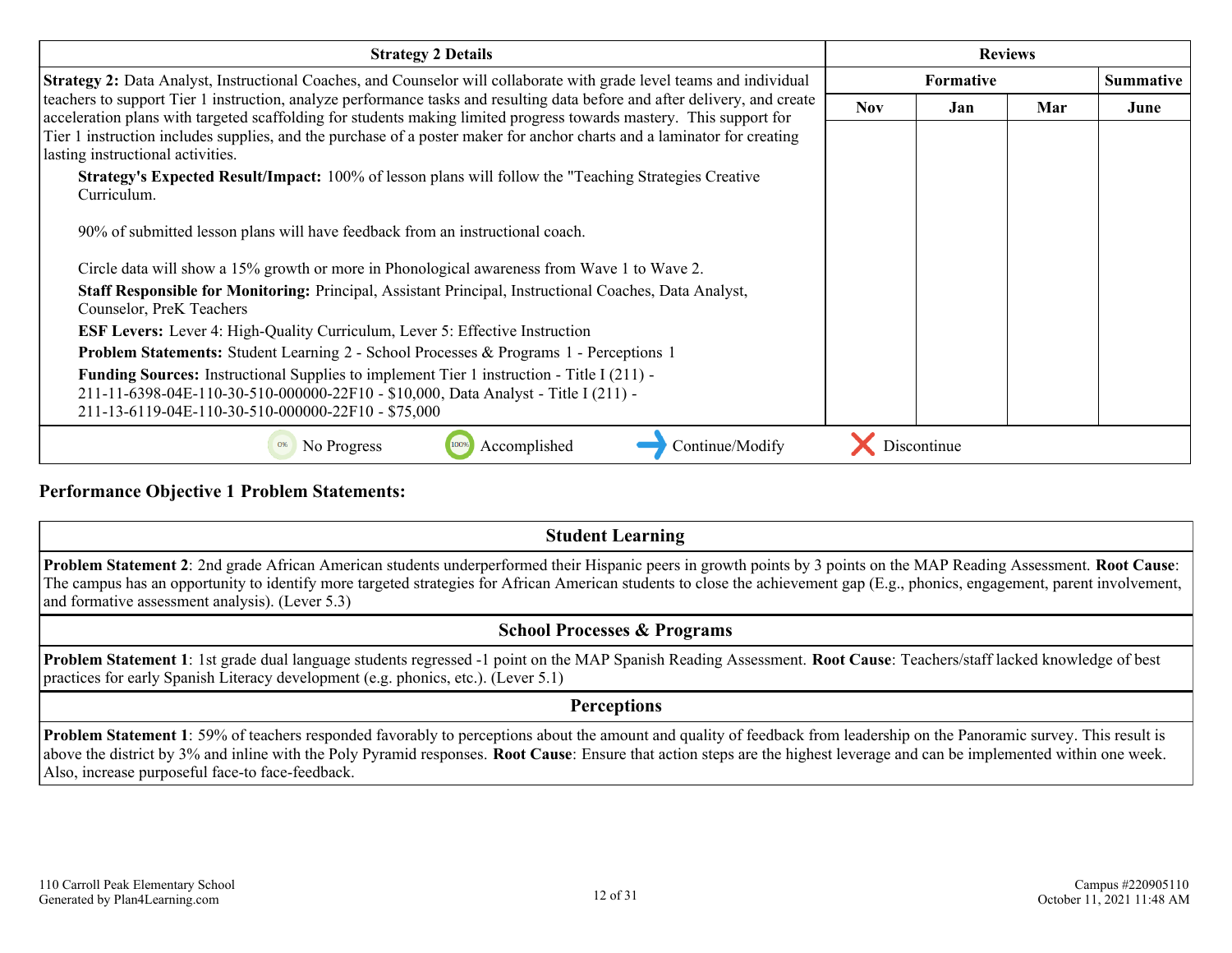**Goal 1:** Early Literacy

Increase the percentage of 3rd grade students who score at meets grade level or above on STAAR Reading from 34% to 47% by August 2024.

**Performance Objective 2:** Increase the percentage of Kindergarten - Grade 3 students who Meet or Exceed grade level expectations on key MAP Fluency indicators in English from 30.2% to 47% by May 2022.

Increase the percentage of Kindergarten - Grade 3 students who Meet or Exceed grade level expectations on key MAP Fluency indicators in Spanish from 22% to 47% by May 2022.

Increase the percentage of Dual Language students who Meet or Exceed grade level expectations from 23.3% to 47% by May 2022.

**Evaluation Data Sources:** EOY MAP Fluency

| <b>Strategy 1 Details</b>                                                                                                                                                                                                                                                                                                                                                                                                                                                                                                                                                                           | <b>Reviews</b> |           |     |      |                  |
|-----------------------------------------------------------------------------------------------------------------------------------------------------------------------------------------------------------------------------------------------------------------------------------------------------------------------------------------------------------------------------------------------------------------------------------------------------------------------------------------------------------------------------------------------------------------------------------------------------|----------------|-----------|-----|------|------------------|
| Strategy 1: All K - 2nd grade teachers will deliver Neuhaus, Estrellita, or Esperanza lessons utilizing the FWISD                                                                                                                                                                                                                                                                                                                                                                                                                                                                                   |                | Formative |     |      | <b>Summative</b> |
| Literacy or Biliteracy Framework and the scripted format provided.                                                                                                                                                                                                                                                                                                                                                                                                                                                                                                                                  | <b>Nov</b>     | Jan       | Mar | June |                  |
| <b>Strategy's Expected Result/Impact:</b> 90% of submitted lessons plans will be aligned to the district<br>curriculum, the level of rigor of the TEKS, and will include clear objectives, the fundamental four for<br>literacy, differentiated paths of instruction, and daily formative assessments with exemplar responses. This<br>will be measured through submitted lesson plans and classroom walkthroughs.<br>Students will be progress monitored weekly through Lexia to ensure that at least 80% of students progress<br>and meet grade level expectations on key MAP Fluency indicators. |                |           |     |      |                  |
| English MAP Fluency MOY K-3 Data will be at 40%.<br>Spanish MAP Fluency MOY K-3 Data will be at 40%.                                                                                                                                                                                                                                                                                                                                                                                                                                                                                                |                |           |     |      |                  |
| Staff Responsible for Monitoring: Principal, Assistant Principal, Instructional Coaches, Data Analyst,<br>Reading Interventionist. K-2 Teachers                                                                                                                                                                                                                                                                                                                                                                                                                                                     |                |           |     |      |                  |
| <b>ESF Levers:</b> Lever 4: High-Quality Curriculum, Lever 5: Effective Instruction                                                                                                                                                                                                                                                                                                                                                                                                                                                                                                                 |                |           |     |      |                  |
| <b>Problem Statements:</b> Student Learning 2 - School Processes & Programs 1                                                                                                                                                                                                                                                                                                                                                                                                                                                                                                                       |                |           |     |      |                  |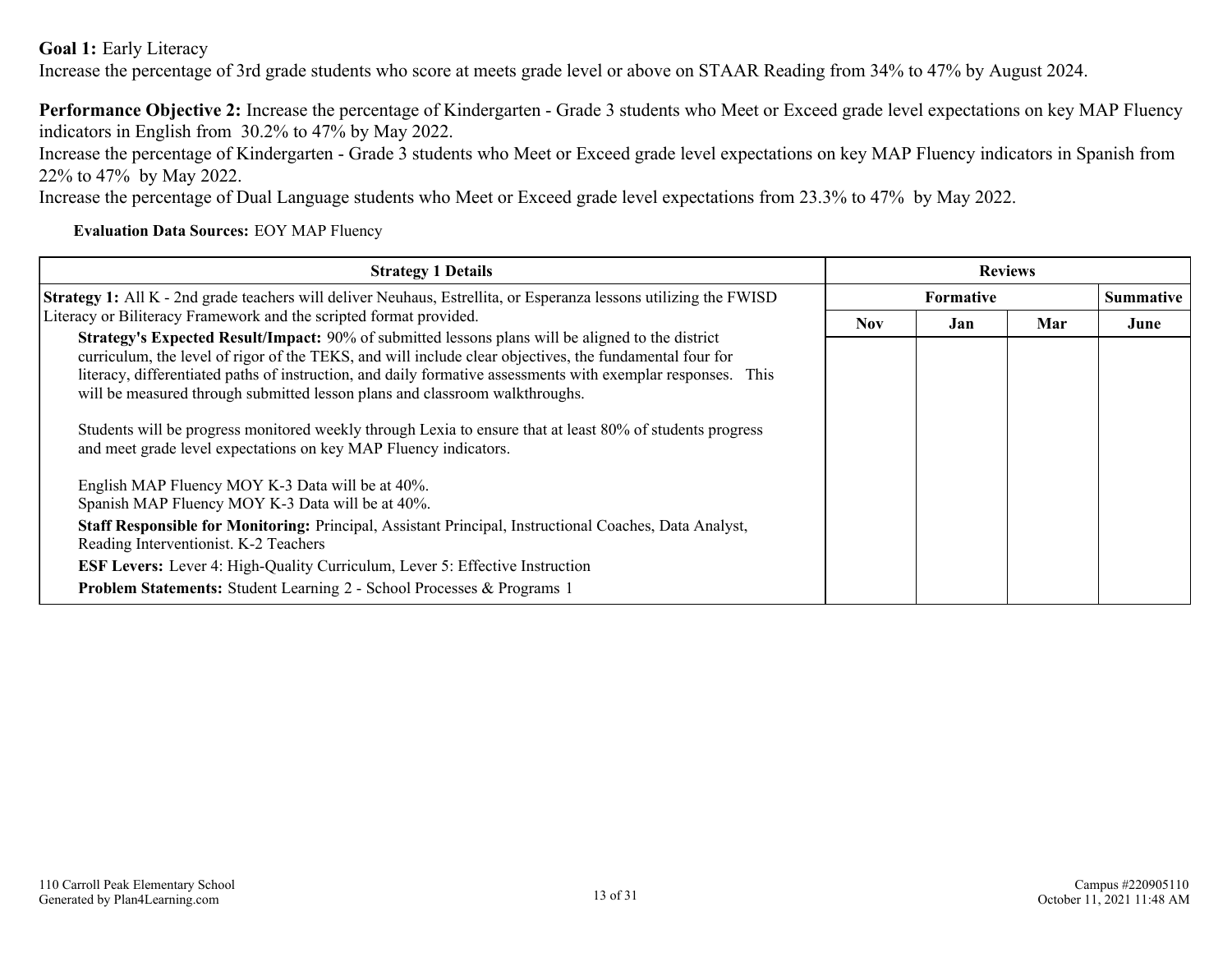| <b>Strategy 2 Details</b>                                                                                                                                                                                                                                                                                                                                                                                                                                                                                                                         | <b>Reviews</b>   |             |     |                  |
|---------------------------------------------------------------------------------------------------------------------------------------------------------------------------------------------------------------------------------------------------------------------------------------------------------------------------------------------------------------------------------------------------------------------------------------------------------------------------------------------------------------------------------------------------|------------------|-------------|-----|------------------|
| <b>Strategy 2:</b> Data Analyst, Instructional Coaches, and Counselor will collaborate with grade level teams and individual                                                                                                                                                                                                                                                                                                                                                                                                                      | <b>Formative</b> |             |     | <b>Summative</b> |
| teachers to support Tier 1 instruction, analyze performance tasks and resulting data before and after delivery, and create<br>acceleration plans with targeted scaffolding for students making limited progress towards mastery.                                                                                                                                                                                                                                                                                                                  | <b>Nov</b>       | Jan         | Mar | June             |
| Strategy's Expected Result/Impact: 90% of submitted lessons plans will be aligned to the district<br>curriculum, the level of rigor of the TEKS, and will include clear objectives, the fundamental four for<br>literacy, differentiated paths of instruction, and daily formative assessments with exemplar responses. This<br>will be measured through submitted lesson plans and classroom walkthroughs.<br>90% of submitted lesson plans will have feedback from an instructional coach or team member on the<br>identified components above. |                  |             |     |                  |
| African American students will perform at the same level as their Hispanic peers.<br>Staff Responsible for Monitoring: Principal, Assistant Principal, Instructional Coaches, Data Analyst,<br>Reading Interventionist, Counselor, K-2 Teachers<br><b>ESF Levers:</b> Lever 5: Effective Instruction<br>Problem Statements: Student Learning 2 - School Processes & Programs 1 - Perceptions 1                                                                                                                                                    |                  |             |     |                  |
| Accomplished<br>Continue/Modify<br>No Progress                                                                                                                                                                                                                                                                                                                                                                                                                                                                                                    |                  | Discontinue |     |                  |

#### **Performance Objective 2 Problem Statements:**

#### **Student Learning**

**Problem Statement 2**: 2nd grade African American students underperformed their Hispanic peers in growth points by 3 points on the MAP Reading Assessment. **Root Cause**: The campus has an opportunity to identify more targeted strategies for African American students to close the achievement gap (E.g., phonics, engagement, parent involvement, and formative assessment analysis). (Lever 5.3)

#### **School Processes & Programs**

**Problem Statement 1**: 1st grade dual language students regressed -1 point on the MAP Spanish Reading Assessment. **Root Cause**: Teachers/staff lacked knowledge of best practices for early Spanish Literacy development (e.g. phonics, etc.). (Lever 5.1)

#### **Perceptions**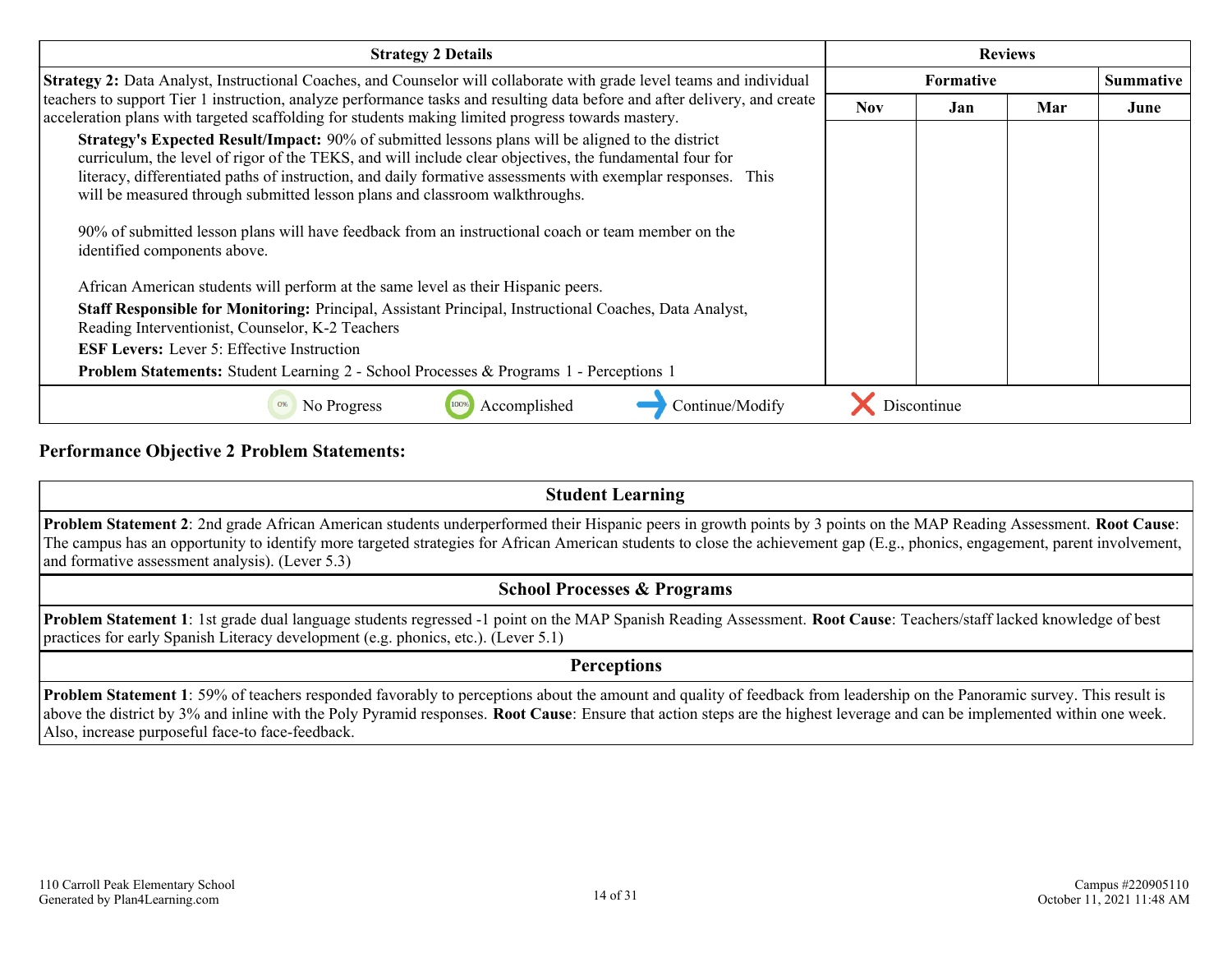**Goal 1:** Early Literacy

Increase the percentage of 3rd grade students who score at meets grade level or above on STAAR Reading from 34% to 47% by August 2024.

**Performance Objective 3:** Increase the percentage of Kindergarten through Grade 5 students who meet or exceed projected growth on MAP Growth Reading in English from 50% to 60% by May 2022.

Increase the percentage of Kindergarten through Grade 3 students who meet or exceed projected growth on MAP Growth Reading in Spanish from 31% to 50% by May 2022.

Increase the percentage of African American students who meet or exceed projected growth from 47% to 60% by May 2022.

**Evaluation Data Sources:** EOY MAP Growth Reading

| <b>Strategy 1 Details</b>                                                                                                                                                                                                                                                                                                                                                | <b>Reviews</b> |                  |     |                  |
|--------------------------------------------------------------------------------------------------------------------------------------------------------------------------------------------------------------------------------------------------------------------------------------------------------------------------------------------------------------------------|----------------|------------------|-----|------------------|
| Strategy 1: All K - 5 grade teachers will deliver TEKS and district scope and sequence aligned lessons utilizing the                                                                                                                                                                                                                                                     |                | <b>Formative</b> |     | <b>Summative</b> |
| FWISD Literacy or Biliteracy Framework. Students will be formatively assessed each day to ensure that at least 80% of<br>students met the lesson objective.                                                                                                                                                                                                              | <b>Nov</b>     | Jan              | Mar | June             |
| Strategy's Expected Result/Impact: English MAP Reading Growth MOY Data will be at 44%.<br>Spanish MAP Reading Growth MOY Data will be at 42%.<br>African American MAP Reading Growth MOY Data will be at 43%.                                                                                                                                                            |                |                  |     |                  |
| 90% of submitted lessons plans will be aligned to the district curriculum, the level of rigor of the TEKS, and<br>will include clear objectives, the fundamental four for literacy, differentiated paths of instruction, and daily<br>formative assessments with exemplar responses. This will be measured through submitted lesson plans and<br>classroom walkthroughs. |                |                  |     |                  |
| African American students will perform at the same level as their Hispanic peers.                                                                                                                                                                                                                                                                                        |                |                  |     |                  |
| Staff Responsible for Monitoring: Principal, Assistant Principal, Instructional Coaches, Data Analyst,<br>Reading Interventionist, K-5 Teachers                                                                                                                                                                                                                          |                |                  |     |                  |
| <b>ESF Levers:</b> Lever 5: Effective Instruction                                                                                                                                                                                                                                                                                                                        |                |                  |     |                  |
| <b>Problem Statements:</b> Student Learning 2 - School Processes & Programs 1 - Perceptions 1                                                                                                                                                                                                                                                                            |                |                  |     |                  |
| <b>Funding Sources:</b> - Title I (211) - 211-11-6116-0PD-110-30-510-000000-22F10 - \$1,262                                                                                                                                                                                                                                                                              |                |                  |     |                  |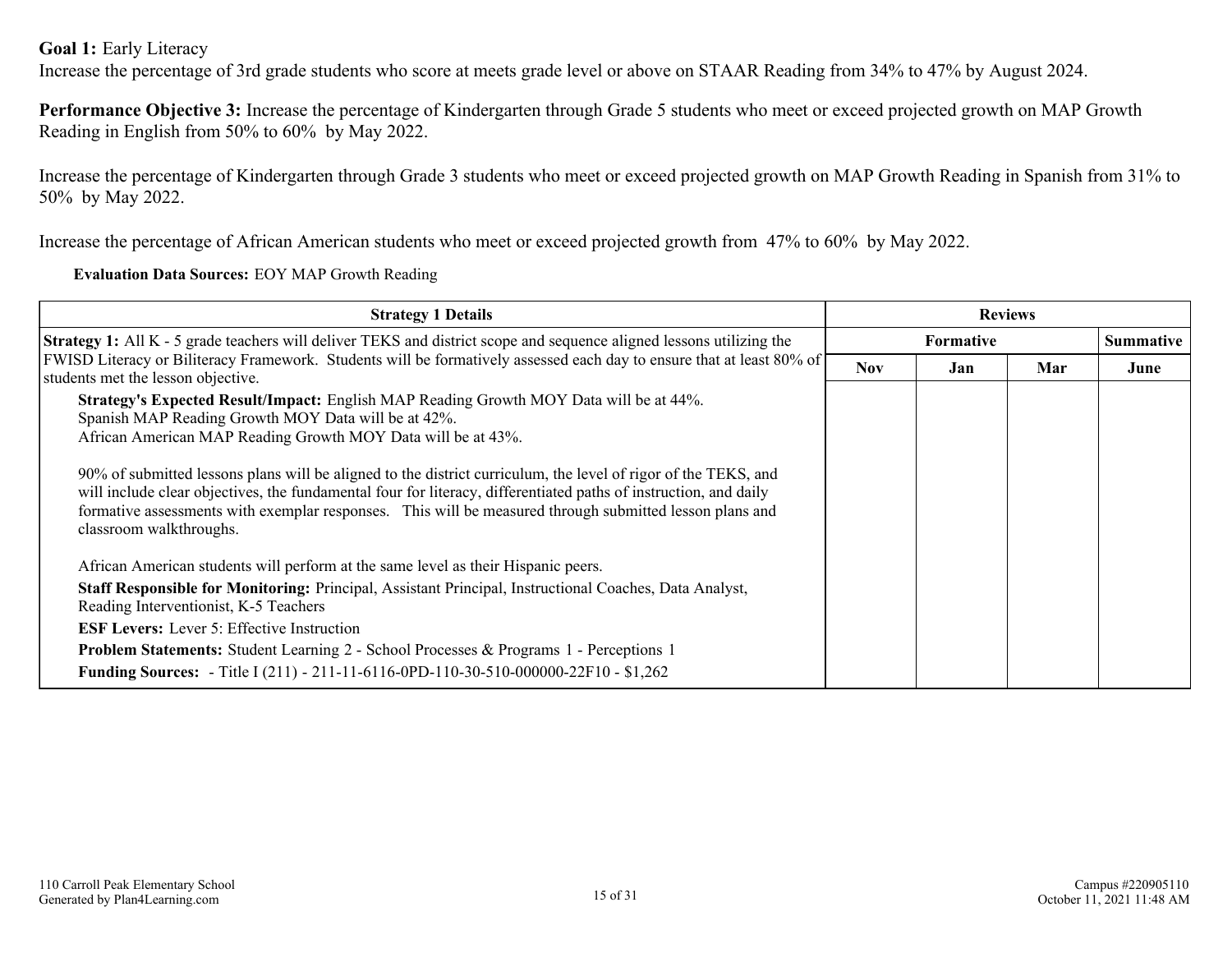| <b>Strategy 2 Details</b>                                                                                                                                                                                                                                                                                                                                                | <b>Reviews</b> |                  |     |      |
|--------------------------------------------------------------------------------------------------------------------------------------------------------------------------------------------------------------------------------------------------------------------------------------------------------------------------------------------------------------------------|----------------|------------------|-----|------|
| Strategy 2: Data Analyst, Instructional Coaches, Reading Interventionist, and Counselor will collaborate with grade                                                                                                                                                                                                                                                      |                | <b>Summative</b> |     |      |
| level teams and individual teachers to support Tier 1 instruction, analyze formative assessment data, and create<br>intervention plans for students making limited progress.                                                                                                                                                                                             | <b>Nov</b>     | Jan              | Mar | June |
| <b>Strategy's Expected Result/Impact:</b> 90% of submitted lesson plans will have feedback from an<br>instructional coach or team member on the identified components above.                                                                                                                                                                                             |                |                  |     |      |
| English MAP Reading Growth MOY Data will be at 44%.<br>Spanish MAP Reading Growth MOY Data will be at 44%.<br>African American MAP Reading Growth MOY Data will be at 44%.                                                                                                                                                                                               |                |                  |     |      |
| 90% of submitted lessons plans will be aligned to the district curriculum, the level of rigor of the TEKS, and<br>will include clear objectives, the fundamental four for literacy, differentiated paths of instruction, and daily<br>formative assessments with exemplar responses. This will be measured through submitted lesson plans and<br>classroom walkthroughs. |                |                  |     |      |
| Staff Responsible for Monitoring: Principal, Assistant Principal, Instructional Coaches, Data Analyst,<br>Reading Interventionist, Counselor, K-5 Teachers                                                                                                                                                                                                               |                |                  |     |      |
| <b>ESF Levers:</b> Lever 5: Effective Instruction                                                                                                                                                                                                                                                                                                                        |                |                  |     |      |
| <b>Problem Statements:</b> Student Learning 2 - School Processes & Programs 1 - Perceptions 1                                                                                                                                                                                                                                                                            |                |                  |     |      |
| Accomplished<br>Continue/Modify<br>No Progress                                                                                                                                                                                                                                                                                                                           |                | Discontinue      |     |      |

**Performance Objective 3 Problem Statements:**

**Student Learning Problem Statement 2**: 2nd grade African American students underperformed their Hispanic peers in growth points by 3 points on the MAP Reading Assessment. **Root Cause**: The campus has an opportunity to identify more targeted strategies for African American students to close the achievement gap (E.g., phonics, engagement, parent involvement, and formative assessment analysis). (Lever 5.3)

#### **School Processes & Programs**

**Problem Statement 1**: 1st grade dual language students regressed -1 point on the MAP Spanish Reading Assessment. **Root Cause**: Teachers/staff lacked knowledge of best practices for early Spanish Literacy development (e.g. phonics, etc.). (Lever 5.1)

#### **Perceptions**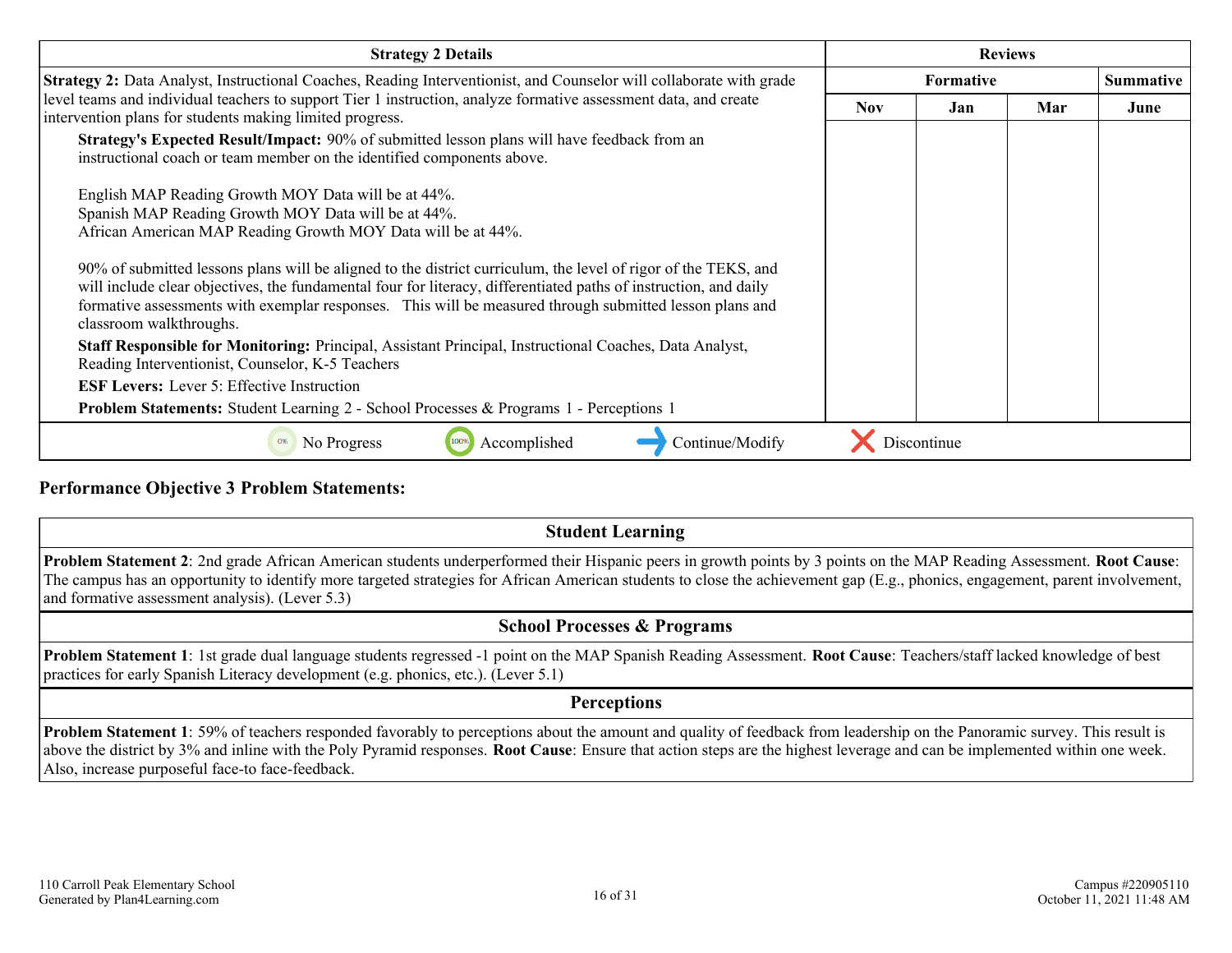#### <span id="page-16-0"></span>**Goal 2:** Early Math

Increase the percentage of 3rd grade students who score at meets grade level or above on STAAR Mathematics from 34% to 45% by August 2024.

**Performance Objective 1:** Increase the percentage of PK students who score On Track on Circle Math from 84% to 90% by May 2022. Increase the percentage of Dual Language students who score On Track on Circle Math from 85% to 90% by May 2022.

**Evaluation Data Sources:** EOY Circle Math

| <b>Strategy 1 Details</b>                                                                                                                                                                                                                                                                                                                                                                                                                                                                                                                                                                                                                                                                                                                                                                                                                                                                                                                                                             | <b>Reviews</b> |                  |     |                  |
|---------------------------------------------------------------------------------------------------------------------------------------------------------------------------------------------------------------------------------------------------------------------------------------------------------------------------------------------------------------------------------------------------------------------------------------------------------------------------------------------------------------------------------------------------------------------------------------------------------------------------------------------------------------------------------------------------------------------------------------------------------------------------------------------------------------------------------------------------------------------------------------------------------------------------------------------------------------------------------------|----------------|------------------|-----|------------------|
| Strategy 1: Develop the capacity of all Pre-K Math teachers by ensuring their conceptual knowledge of the Math Pre-K                                                                                                                                                                                                                                                                                                                                                                                                                                                                                                                                                                                                                                                                                                                                                                                                                                                                  |                | <b>Formative</b> |     | <b>Summative</b> |
| Guidelines. Teachers will apply the three levels of mathematical understanding (CRA) ensuring the use of mathematical<br>manipulatives and math journals.                                                                                                                                                                                                                                                                                                                                                                                                                                                                                                                                                                                                                                                                                                                                                                                                                             | <b>Nov</b>     | Jan              | Mar | June             |
| All Pre-K Math teachers will execute targeted small group math lessons, based on formative assessment of daily tier 1<br>instruction and CLI assessment data.<br>Strategy's Expected Result/Impact: 90% of submitted lessons plans will be aligned to the district<br>curriculum, the level of rigor of the TEKS, and will include clear objectives, differentiated paths of<br>instruction, and daily formative assessments with exemplar responses. These lesson plans will also identify<br>the components of CRA math concepts used in each daily lesson<br>Pre-K student's conceptual understanding of grade level Pre-K guidelines will enhance the mastery of CLI<br>scores from 55% to 80% mastery for Dual Language students.<br><b>Staff Responsible for Monitoring:</b> Principal, Assistant Principal, Instructional Coaches, Data Analyst, PreK<br><b>Teachers</b><br><b>ESF Levers:</b> Lever 5: Effective Instruction<br><b>Problem Statements: Student Learning 1</b> |                |                  |     |                  |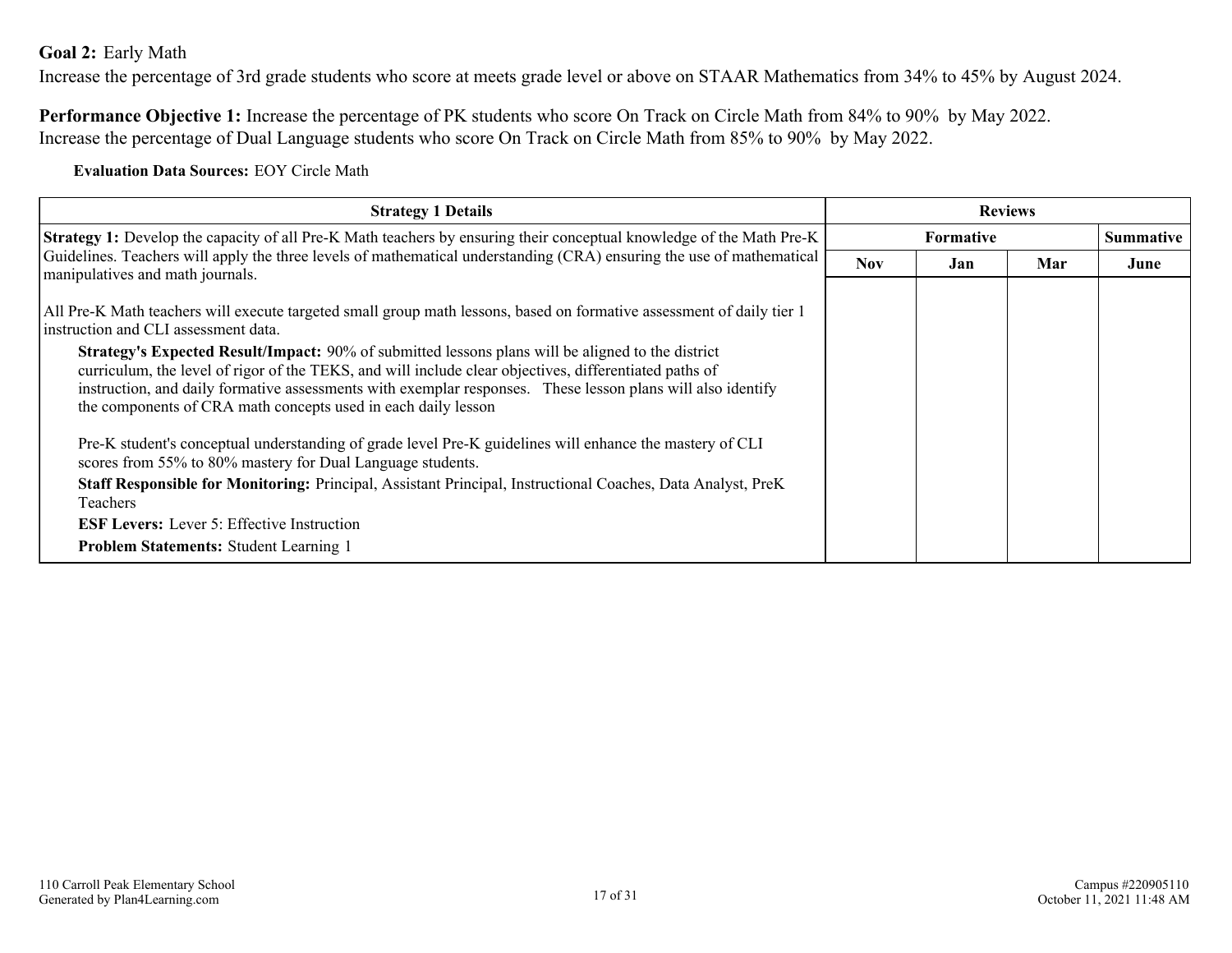| <b>Strategy 2 Details</b>                                                                                                                                                                                                                                                                                                                                                                          | <b>Reviews</b> |                  |     |                  |
|----------------------------------------------------------------------------------------------------------------------------------------------------------------------------------------------------------------------------------------------------------------------------------------------------------------------------------------------------------------------------------------------------|----------------|------------------|-----|------------------|
| Strategy 2: Data Analyst, Instructional Coaches, and Counselor will collaborate with grade level teams and individual                                                                                                                                                                                                                                                                              |                | <b>Formative</b> |     | <b>Summative</b> |
| teachers to support Tier 1 instruction, analyze formative assessment data, and create intervention plans for students<br>making limited progress.                                                                                                                                                                                                                                                  | <b>Nov</b>     | Jan              | Mar | June             |
| <b>Strategy's Expected Result/Impact:</b> 90% of submitted lessons plans will be aligned to the district<br>curriculum, the level of rigor of the TEKS, and will include clear objectives, differentiated paths of<br>instruction, and daily formative assessments with exemplar responses. These lesson plans will also identify<br>the components of CRA math concepts used in each daily lesson |                |                  |     |                  |
| Pre-K student's conceptual understanding of grade level Pre-K guidelines will enhance the mastery of CLI<br>scores from 55% to 80% mastery for Dual Language students.                                                                                                                                                                                                                             |                |                  |     |                  |
| 90% of submitted lesson plans will have feedback from an instructional coach.                                                                                                                                                                                                                                                                                                                      |                |                  |     |                  |
| Staff Responsible for Monitoring: Principal, Assistant Principal, Instructional Coaches, Data Analyst,<br>Counselor, PreK Teachers                                                                                                                                                                                                                                                                 |                |                  |     |                  |
| <b>ESF Levers:</b> Lever 5: Effective Instruction                                                                                                                                                                                                                                                                                                                                                  |                |                  |     |                  |
| Problem Statements: Student Learning 1 - Perceptions 1                                                                                                                                                                                                                                                                                                                                             |                |                  |     |                  |
| Continue/Modify<br>No Progress<br>Accomplished                                                                                                                                                                                                                                                                                                                                                     |                | Discontinue      |     |                  |

#### **Performance Objective 1 Problem Statements:**

| <b>Student Learning</b>                                                                                                                                                                                                                                                                                                                                                                                       |
|---------------------------------------------------------------------------------------------------------------------------------------------------------------------------------------------------------------------------------------------------------------------------------------------------------------------------------------------------------------------------------------------------------------|
| <b>Problem Statement 1</b> : 3rd grade African American students underperformed their Hispanic peers in growth points by 4 points on the MAP Math Assessment. <b>Root Cause</b> : The<br>campus has an opportunity to identify more targeted strategies for African American students to close the achievement gap (E.g., engagement, parent involvement, and formative)<br>assessment analysis). (Lever 5.3) |
| <b>Perceptions</b>                                                                                                                                                                                                                                                                                                                                                                                            |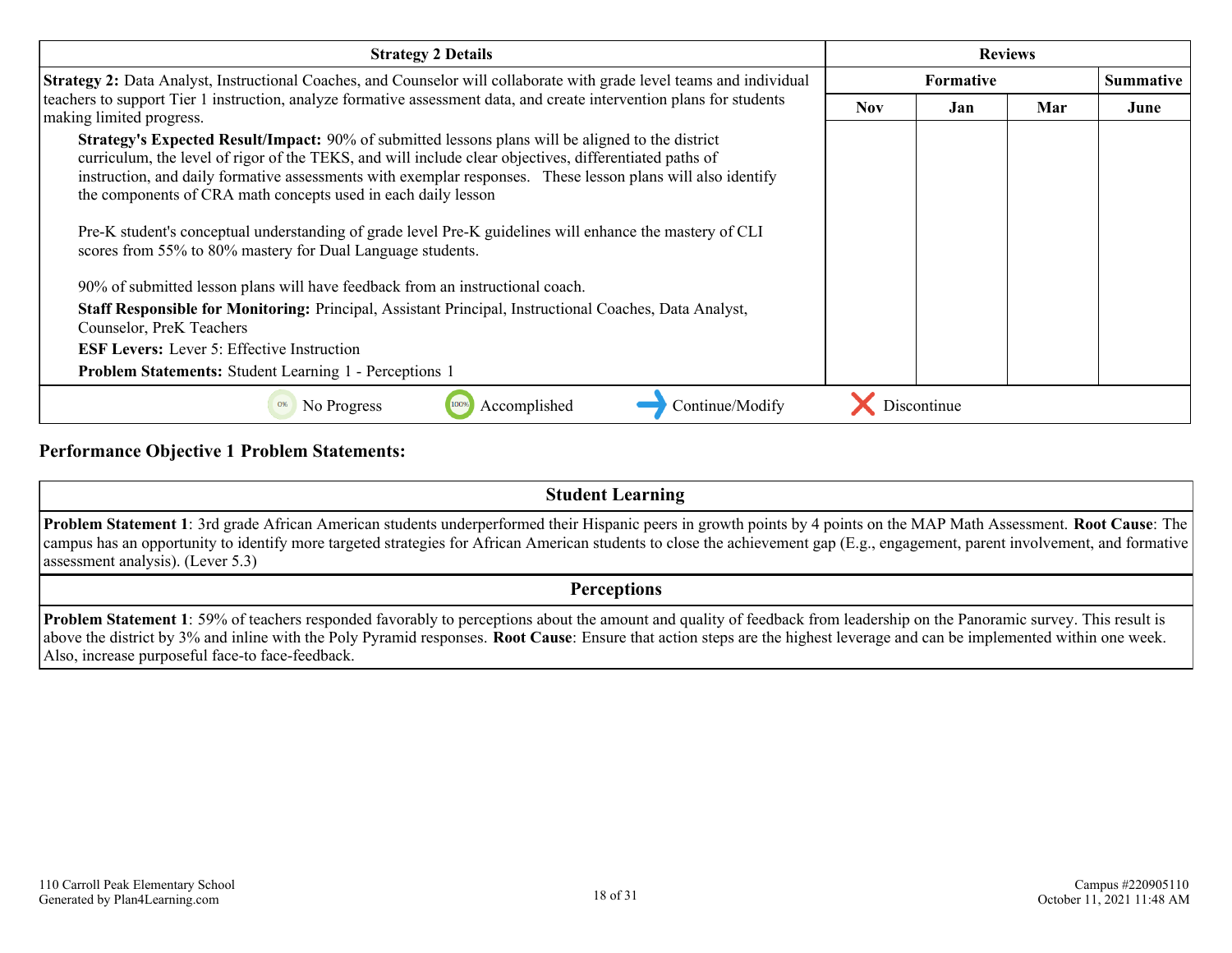#### **Goal 2:** Early Math

Increase the percentage of 3rd grade students who score at meets grade level or above on STAAR Mathematics from 34% to 45% by August 2024.

**Performance Objective 2:** Increase the percentage of Kinder students who score On Track on TX-KEA Math from 73% to 75% by May 2022. Increase the percentage of Hispanic students who score On Track on TX-KEA Math from 27% to 75% by May 2022.

**Evaluation Data Sources:** EOY TX-KEA Math

| <b>Strategy 1 Details</b>                                                                                                                                                                                                                                                                                                                                                                                                                                                                                                                                                                                                                                                                                                                                                                                                                                                                                                                                                                           | <b>Reviews</b> |                  |     |                  |
|-----------------------------------------------------------------------------------------------------------------------------------------------------------------------------------------------------------------------------------------------------------------------------------------------------------------------------------------------------------------------------------------------------------------------------------------------------------------------------------------------------------------------------------------------------------------------------------------------------------------------------------------------------------------------------------------------------------------------------------------------------------------------------------------------------------------------------------------------------------------------------------------------------------------------------------------------------------------------------------------------------|----------------|------------------|-----|------------------|
| <b>Strategy 1:</b> Develop the capacity of all Kindergarten Math teachers by ensuring their conceptual knowledge of the                                                                                                                                                                                                                                                                                                                                                                                                                                                                                                                                                                                                                                                                                                                                                                                                                                                                             |                | <b>Formative</b> |     | <b>Summative</b> |
| grade level math TEKS. Teachers will apply the three levels of mathematical understanding (CRA) ensuring the use of<br>mathematical manipulatives and math journals.                                                                                                                                                                                                                                                                                                                                                                                                                                                                                                                                                                                                                                                                                                                                                                                                                                | Nov.           | Jan              | Mar | June             |
| All Kindergarten Math teachers will execute targeted small group math lessons, based on formative assessment of daily<br>tier 1 instruction and TX KEA assessment data.<br><b>Strategy's Expected Result/Impact:</b> 90% of submitted lessons plans will be aligned to the district<br>curriculum, the level of rigor of the TEKS, and will include clear objectives, differentiated paths of<br>instruction, and daily formative assessments with exemplar responses. These lesson plans will also identify<br>the components of CRA math concepts used in each daily lesson<br>Kindergarten student's conceptual understanding of grade level math TEKS will enhance the mastery of TX<br>KEA math scores from 27% to 65% mastery for Hispanic students.<br>Staff Responsible for Monitoring: Principal, Assistant Principal, Instructional Coaches, Data Analyst,<br>Kindergarten Teachers<br><b>ESF Levers:</b> Lever 5: Effective Instruction<br><b>Problem Statements: Student Learning 1</b> |                |                  |     |                  |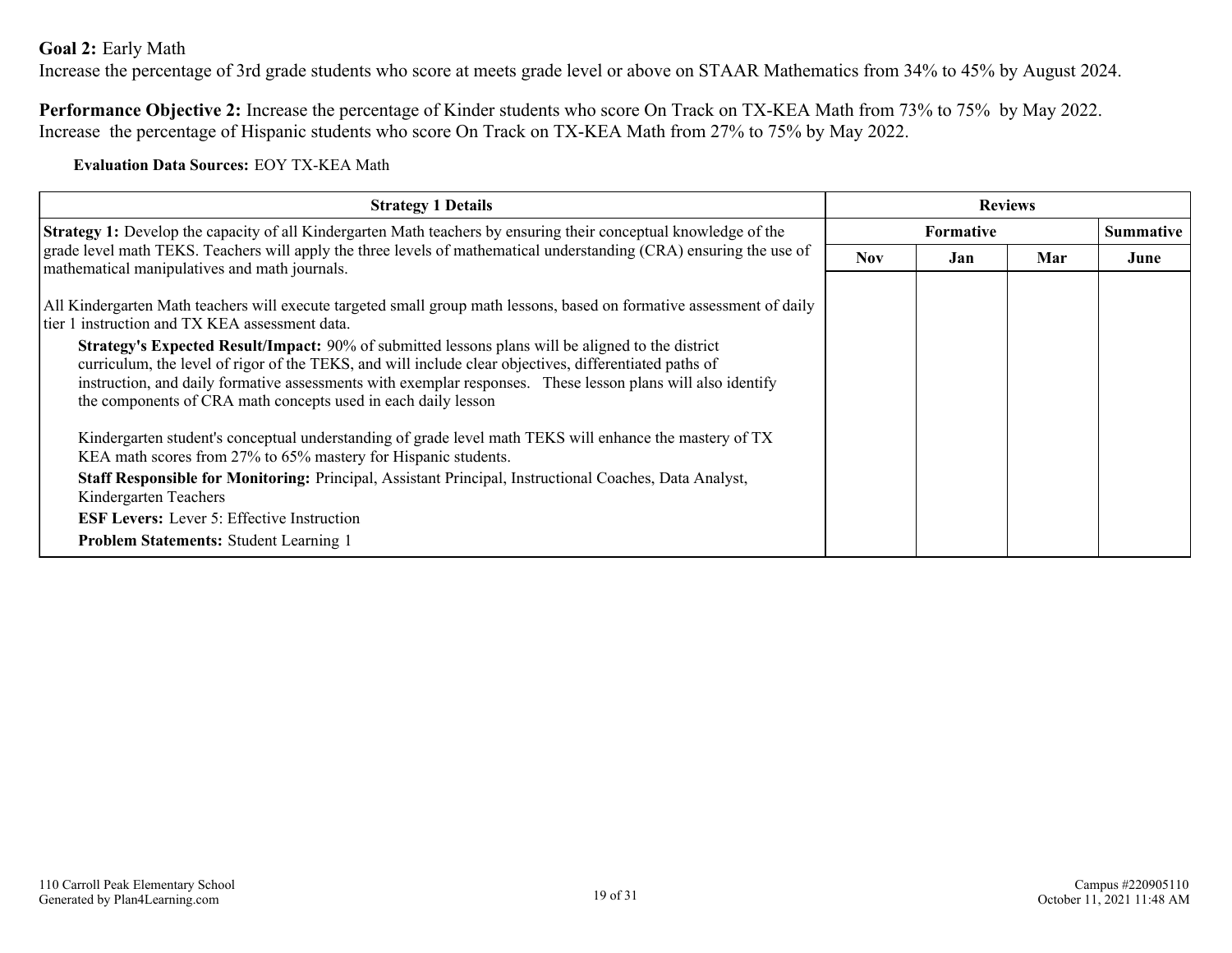| <b>Strategy 2 Details</b>                                                                                                                                                                                                                                                                                                                                                                                                                                                                                     | <b>Reviews</b>   |             |     |                  |
|---------------------------------------------------------------------------------------------------------------------------------------------------------------------------------------------------------------------------------------------------------------------------------------------------------------------------------------------------------------------------------------------------------------------------------------------------------------------------------------------------------------|------------------|-------------|-----|------------------|
| <b>Strategy 2:</b> Data Analyst, Instructional Coaches, and Counselor will collaborate with grade level teams and individual                                                                                                                                                                                                                                                                                                                                                                                  | <b>Formative</b> |             |     | <b>Summative</b> |
| teachers to support Tier 1 instruction, analyze performance tasks and resulting data before and after delivery, and create<br>acceleration plans with targeted scaffolding for students making limited progress towards mastery.                                                                                                                                                                                                                                                                              | <b>Nov</b>       | Jan         | Mar | June             |
| <b>Strategy's Expected Result/Impact:</b> 90% of submitted lessons plans will be aligned to the district<br>curriculum, the level of rigor of the TEKS, and will include clear objectives, differentiated paths of<br>instruction, and daily formative assessments with exemplar responses. These lesson plans will also identify<br>the components of CRA math concepts used in each daily lesson<br>Kindergarten student's conceptual understanding of grade level math TEKS will enhance the mastery of TX |                  |             |     |                  |
| KEA scores from 27% to 65% mastery for Hispanic students.                                                                                                                                                                                                                                                                                                                                                                                                                                                     |                  |             |     |                  |
| 90% of submitted lesson plans will have feedback from an instructional coach.                                                                                                                                                                                                                                                                                                                                                                                                                                 |                  |             |     |                  |
| Staff Responsible for Monitoring: Principal, Assistant Principal, Instructional Coaches, Data Analyst,<br>Counselor, Kindergarten Teachers                                                                                                                                                                                                                                                                                                                                                                    |                  |             |     |                  |
| <b>ESF Levers:</b> Lever 5: Effective Instruction                                                                                                                                                                                                                                                                                                                                                                                                                                                             |                  |             |     |                  |
| <b>Problem Statements:</b> Student Learning 1 - Perceptions 1                                                                                                                                                                                                                                                                                                                                                                                                                                                 |                  |             |     |                  |
| Continue/Modify<br>Accomplished<br>No Progress                                                                                                                                                                                                                                                                                                                                                                                                                                                                |                  | Discontinue |     |                  |

#### **Performance Objective 2 Problem Statements:**

#### **Student Learning Problem Statement 1**: 3rd grade African American students underperformed their Hispanic peers in growth points by 4 points on the MAP Math Assessment. **Root Cause**: The campus has an opportunity to identify more targeted strategies for African American students to close the achievement gap (E.g., engagement, parent involvement, and formative assessment analysis). (Lever 5.3) **Perceptions**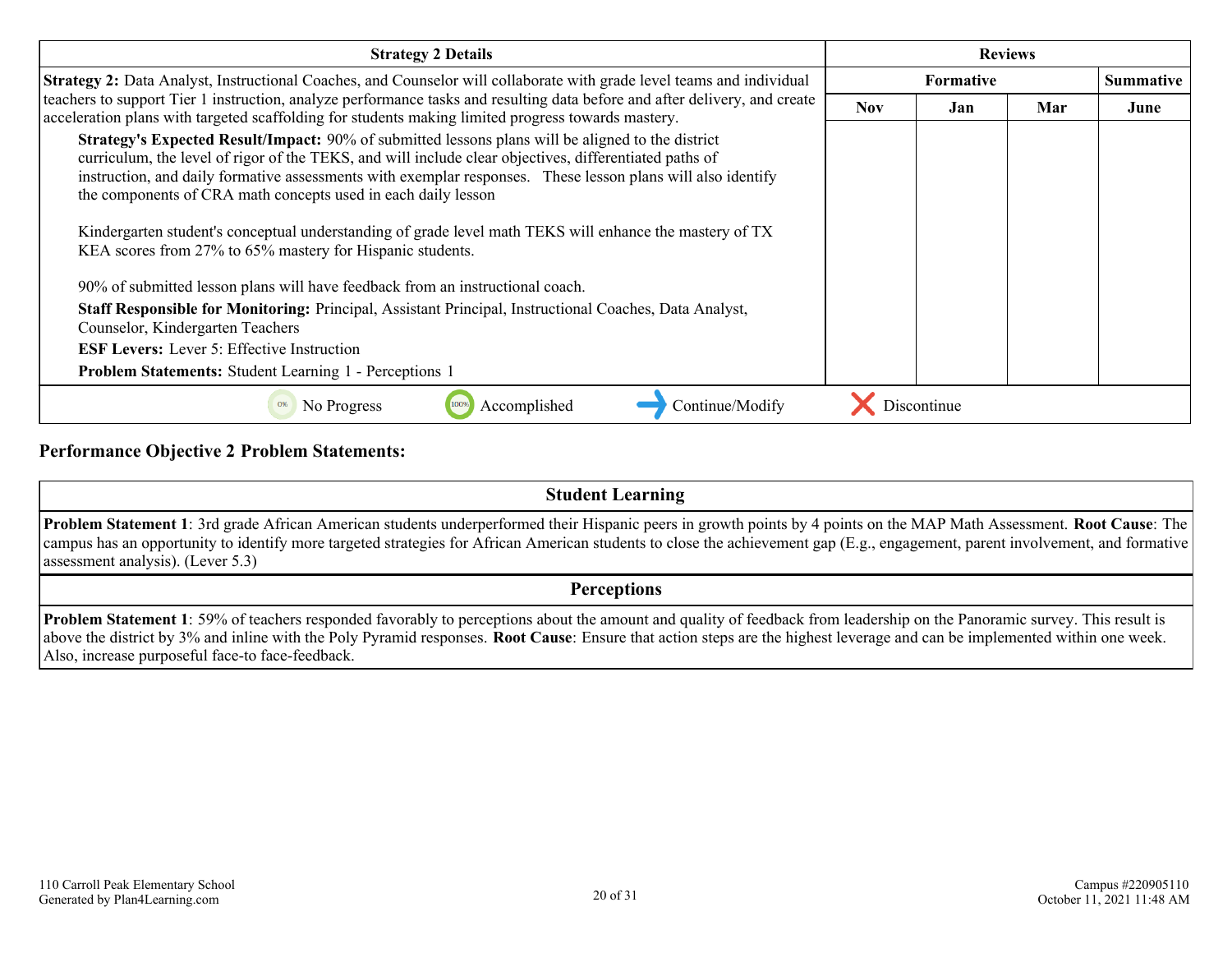#### **Goal 2:** Early Math

Increase the percentage of 3rd grade students who score at meets grade level or above on STAAR Mathematics from 34% to 45% by August 2024.

**Performance Objective 3:** Increase the percentage of Kindergarten - Grade 5 students who Meet or Exceed projected growth on MAP Growth from 47% to 60% by May 2022.

Increase the percentage of African American students who Meet or Exceed projected growth on MAP Growth from 37% to 60% by May 2022.

#### **Evaluation Data Sources:** EOY MAP Growth

| <b>Strategy 1 Details</b>                                                                                                                                                                                                                                                                                                                                                                          | <b>Reviews</b>   |     |     |                  |
|----------------------------------------------------------------------------------------------------------------------------------------------------------------------------------------------------------------------------------------------------------------------------------------------------------------------------------------------------------------------------------------------------|------------------|-----|-----|------------------|
| <b>Strategy 1:</b> Develop the capacity of all Kindergarten - Grade 5 Math teachers by ensuring their conceptual knowledge                                                                                                                                                                                                                                                                         | <b>Formative</b> |     |     | <b>Summative</b> |
| of the grade level math TEKS. Teachers will apply the three levels of mathematical understanding (CRA) ensuring the<br>use of mathematical manipulatives and math journals.                                                                                                                                                                                                                        | <b>Nov</b>       | Jan | Mar | June             |
|                                                                                                                                                                                                                                                                                                                                                                                                    |                  |     |     |                  |
| All Kindergarten Math teachers will execute targeted small group math lessons, based on formative assessment of daily<br>Itier 1 instruction and MAP assessment data.                                                                                                                                                                                                                              |                  |     |     |                  |
| <b>Strategy's Expected Result/Impact:</b> 90% of submitted lessons plans will be aligned to the district<br>curriculum, the level of rigor of the TEKS, and will include clear objectives, differentiated paths of<br>instruction, and daily formative assessments with exemplar responses. These lesson plans will also identify<br>the components of CRA math concepts used in each daily lesson |                  |     |     |                  |
| K-5 grade student's conceptual understanding of grade level math TEKS will enhance the mastery of TX<br>KEA math scores from 37.2% to 60% mastery for African American students.                                                                                                                                                                                                                   |                  |     |     |                  |
| Staff Responsible for Monitoring: Principal, Assistant Principal, Instructional Coaches, Data Analyst,<br>Counselor, K-5 Teachers                                                                                                                                                                                                                                                                  |                  |     |     |                  |
| <b>ESF Levers:</b> Lever 5: Effective Instruction                                                                                                                                                                                                                                                                                                                                                  |                  |     |     |                  |
| <b>Problem Statements: Student Learning 1</b>                                                                                                                                                                                                                                                                                                                                                      |                  |     |     |                  |
| Funding Sources: - Title I (211) - 211-11-6399-04E-110-30-510-000000-22F10 - \$1,000, - Title I (211) -<br>211-11-6116-0PD-110-30-510-000000-22F10 - \$3,000                                                                                                                                                                                                                                       |                  |     |     |                  |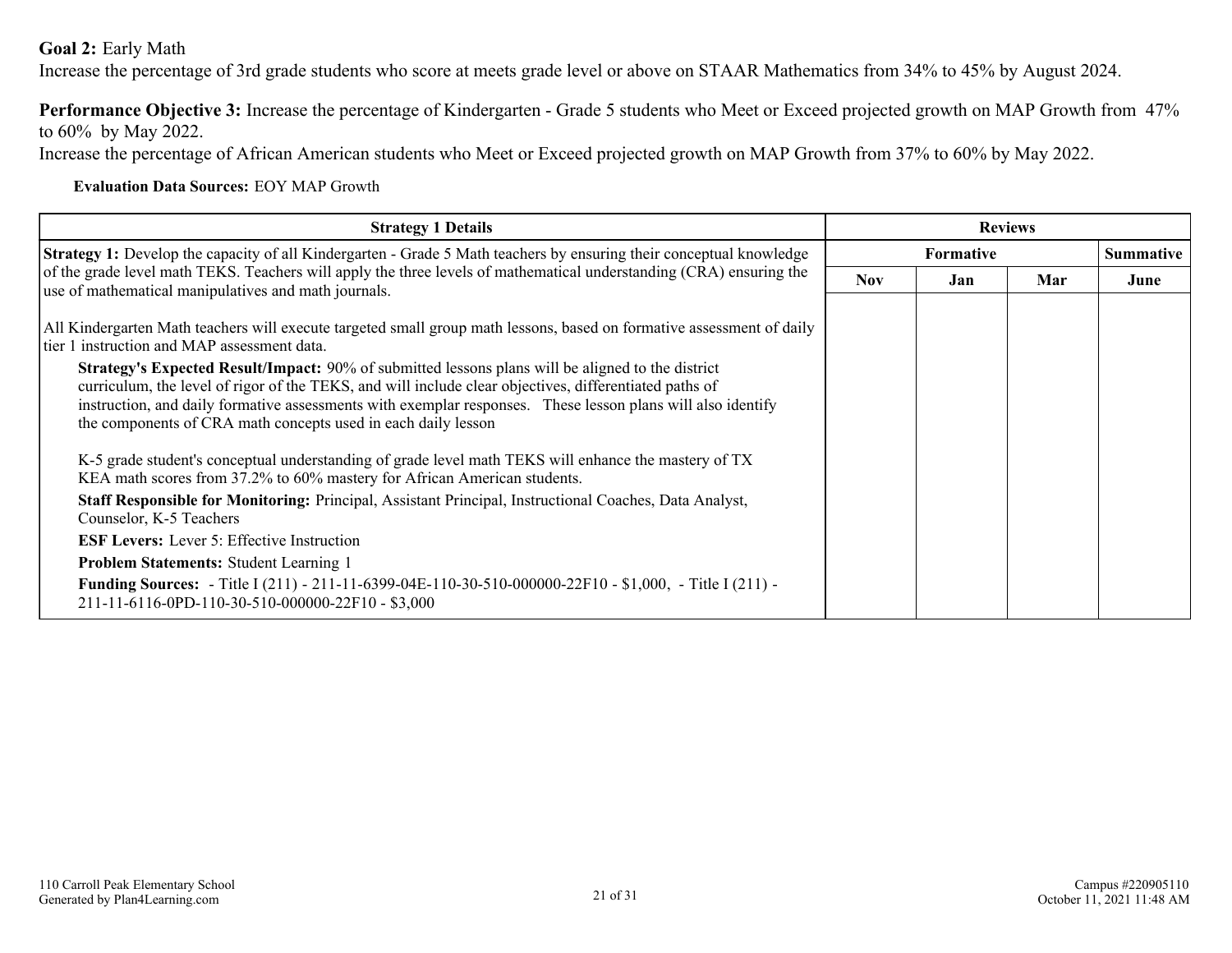| <b>Strategy 2 Details</b>                                                                                                                                                                                                                                                                                                                                                                                                                                                                                                                                                       | <b>Reviews</b>                         |             |  |                  |
|---------------------------------------------------------------------------------------------------------------------------------------------------------------------------------------------------------------------------------------------------------------------------------------------------------------------------------------------------------------------------------------------------------------------------------------------------------------------------------------------------------------------------------------------------------------------------------|----------------------------------------|-------------|--|------------------|
| <b>Strategy 2:</b> Data Analyst, Instructional Coaches, and Counselor will collaborate with grade level teams and individual                                                                                                                                                                                                                                                                                                                                                                                                                                                    | <b>Formative</b><br>Nov.<br>Jan<br>Mar |             |  | <b>Summative</b> |
| teachers to support Tier 1 instruction, analyze performance tasks and resulting data before and after delivery, and create<br>acceleration plans with targeted scaffolding for students making limited progress towards mastery.                                                                                                                                                                                                                                                                                                                                                |                                        |             |  | June             |
| Strategy's Expected Result/Impact: 90% of submitted lessons plans will be aligned to the district<br>curriculum, the level of rigor of the TEKS, and will include clear objectives, differentiated paths of<br>instruction, and daily formative assessments with exemplar responses. These lesson plans will also identify<br>the components of CRA math concepts used in each daily lesson<br>K-5 grade student's conceptual understanding of grade level math TEKS will enhance the mastery of TX<br>KEA math scores from 37.2% to 60% mastery for African American students. |                                        |             |  |                  |
| 90% of submitted lesson plans will have feedback from an instructional coach.<br>Staff Responsible for Monitoring: Principal, Assistant Principal, Instructional Coaches, Data Analyst, K-5<br><b>Teachers</b><br><b>ESF Levers:</b> Lever 5: Effective Instruction<br><b>Problem Statements:</b> Student Learning 1 - Perceptions 1                                                                                                                                                                                                                                            |                                        |             |  |                  |
| Continue/Modify<br>Accomplished<br>No Progress                                                                                                                                                                                                                                                                                                                                                                                                                                                                                                                                  |                                        | Discontinue |  |                  |

#### **Performance Objective 3 Problem Statements:**

| <b>Student Learning</b>                                                                                                                                                                                                                                                                                                                                                                               |
|-------------------------------------------------------------------------------------------------------------------------------------------------------------------------------------------------------------------------------------------------------------------------------------------------------------------------------------------------------------------------------------------------------|
| <b>Problem Statement 1</b> : 3rd grade African American students underperformed their Hispanic peers in growth points by 4 points on the MAP Math Assessment. Root Cause: The<br>campus has an opportunity to identify more targeted strategies for African American students to close the achievement gap (E.g., engagement, parent involvement, and formative)<br>assessment analysis). (Lever 5.3) |
| <b>Perceptions</b>                                                                                                                                                                                                                                                                                                                                                                                    |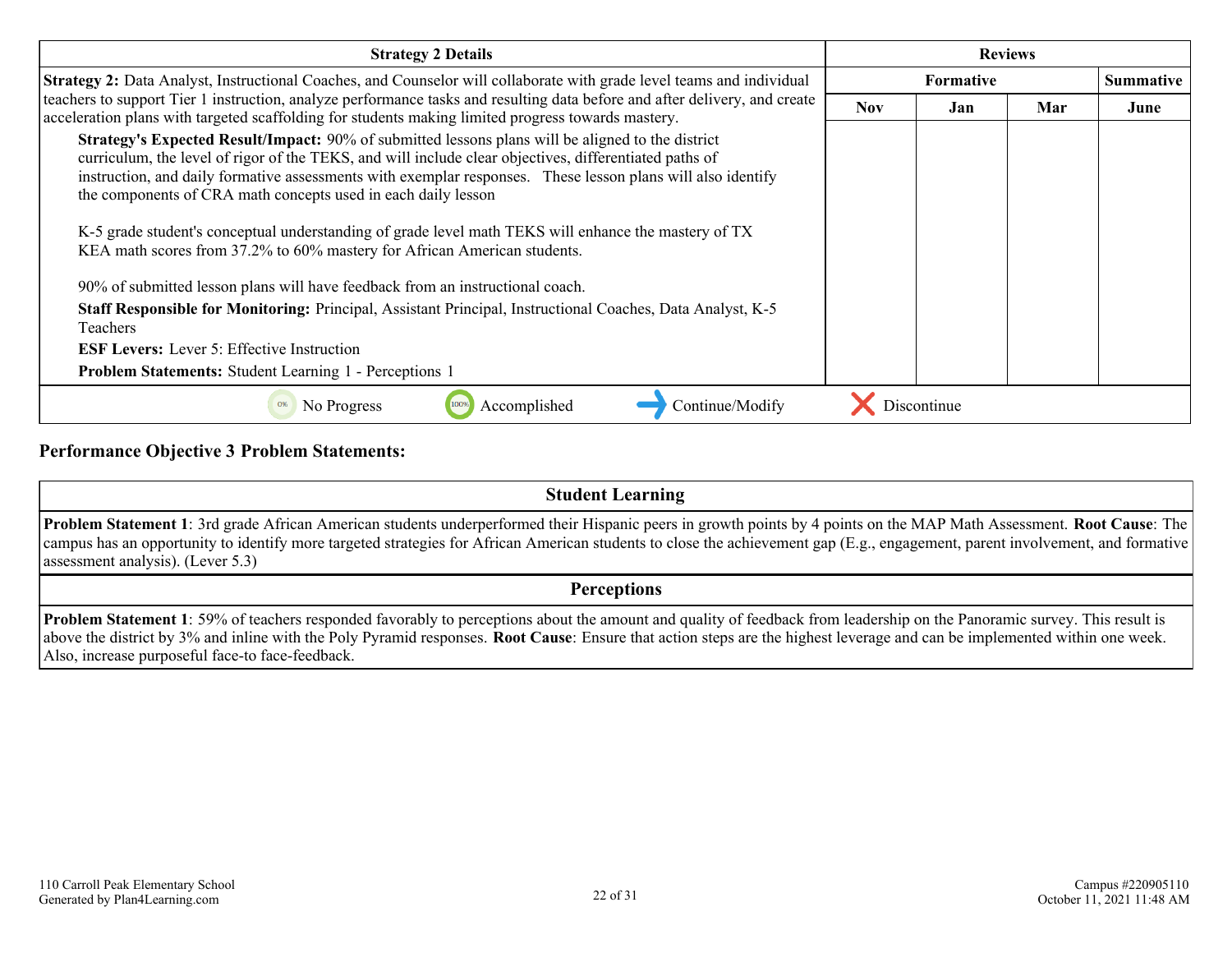#### <span id="page-22-0"></span>**Goal 3:** CCMR

Increase the percentage of students graduating with a CCMR indicator from 43% to 48% by June 2024.

**Performance Objective 1:** Increase the percentage of 3-5 grade students scoring at MEETS or above on STAAR Reading from 28.9% to 48% by May 2022.

Increase the percentage of African American students scoring at MEETS or above on STAAR Reading from 26.7% to 48% by May 2022.

#### **Evaluation Data Sources:** STAAR Reading

| <b>Strategy 1 Details</b>                                                                                                                                                                                                                                                                                                                                            | <b>Reviews</b>   |                  |                |                  |                  |
|----------------------------------------------------------------------------------------------------------------------------------------------------------------------------------------------------------------------------------------------------------------------------------------------------------------------------------------------------------------------|------------------|------------------|----------------|------------------|------------------|
| <b>Strategy 1:</b> All K-5 teachers will participate in weekly 55 minute PLC meetings for high-quality tier 1 lesson planning                                                                                                                                                                                                                                        | <b>Formative</b> |                  |                |                  | <b>Summative</b> |
| as well as using the Data Driven Instruction structure to analyze formative assessment data, identify instructional gaps,<br>and inform targeted support plans based on instructional needs. Counselor, Case Managers, Librarian, Title 1 Teacher<br>Assistant, and Computer Lab assistant will provide academic and/or SEL support during PLC t                     | <b>Nov</b>       | Jan              | Mar            | June             |                  |
| Strategy's Expected Result/Impact: Planning for effective tier 1 instruction will increase teacher capacity<br>in delivering strong tier 1 instruction that meets the depth and complexity of grade-level standards and be<br>able to identify student gaps in learning daily through the tracking of mastery of formative assessments and<br>aggressive monitoring. |                  |                  |                |                  |                  |
| 55% of students in K-5th will meet or surpass normative RIT growth goals after each administration of the<br>MAP Growth Reading Assessment as compared to 41% this year.                                                                                                                                                                                             |                  |                  |                |                  |                  |
| Staff Responsible for Monitoring: Principal, Assistant Principal, Instructional Coaches, Data Analyst,<br>Counselor, K-5 Teachers                                                                                                                                                                                                                                    |                  |                  |                |                  |                  |
| <b>ESF Levers:</b> Lever 5: Effective Instruction                                                                                                                                                                                                                                                                                                                    |                  |                  |                |                  |                  |
| Problem Statements: Student Learning 2 - School Processes & Programs 1                                                                                                                                                                                                                                                                                               |                  |                  |                |                  |                  |
| Funding Sources: Computer Lab Assistant - Title I (211) - 211-11-6129-04U-110-30-510-000000-22F10 -<br>\$31,310, Teacher Assistant - Title I (211) - 211-11-6129-04E-110-30-510-000000-22F10 - \$21,279                                                                                                                                                              |                  |                  |                |                  |                  |
| <b>Strategy 2 Details</b>                                                                                                                                                                                                                                                                                                                                            |                  |                  | <b>Reviews</b> |                  |                  |
| Strategy 2: All 2nd-5th grade teachers will implement Close Reading by ensuring that they are selecting grade level                                                                                                                                                                                                                                                  |                  | <b>Formative</b> |                | <b>Summative</b> |                  |
| appropriate text with an intentional purpose and embedding text dependent questions.                                                                                                                                                                                                                                                                                 | <b>Nov</b>       | Jan              | Mar            | June             |                  |
| Strategy's Expected Result/Impact: 2nd-5th grade teachers will teach Tier 1 lessons at the expected level<br>of rigor of the TEKS improving student comprehension, increasing the percentage of students at Meets or<br>above on the Reading STAAR by 15%.                                                                                                           |                  |                  |                |                  |                  |
| Staff Responsible for Monitoring: Principal, Assistant Principal, Instructional Coaches, Data Analyst,<br>Counselor, 2-5 Teachers                                                                                                                                                                                                                                    |                  |                  |                |                  |                  |
| <b>ESF Levers:</b> Lever 5: Effective Instruction                                                                                                                                                                                                                                                                                                                    |                  |                  |                |                  |                  |
| Problem Statements: Student Learning 2                                                                                                                                                                                                                                                                                                                               |                  |                  |                |                  |                  |
| Continue/Modify<br>No Progress<br>100%<br>Accomplished<br>0%                                                                                                                                                                                                                                                                                                         |                  | Discontinue      |                |                  |                  |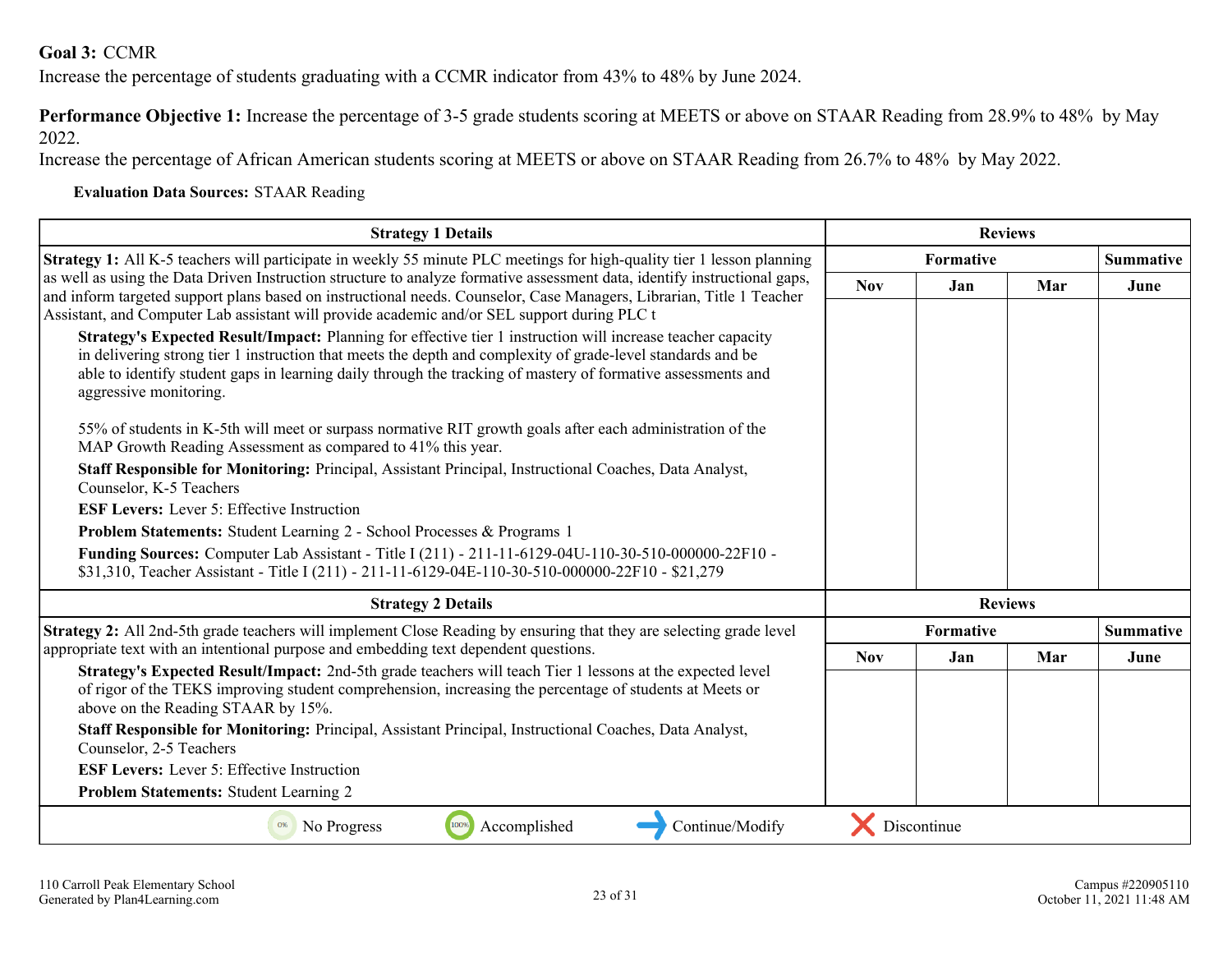#### **Student Learning**

**Problem Statement 2**: 2nd grade African American students underperformed their Hispanic peers in growth points by 3 points on the MAP Reading Assessment. **Root Cause**: The campus has an opportunity to identify more targeted strategies for African American students to close the achievement gap (E.g., phonics, engagement, parent involvement, and formative assessment analysis). (Lever 5.3)

#### **School Processes & Programs**

**Problem Statement 1**: 1st grade dual language students regressed -1 point on the MAP Spanish Reading Assessment. **Root Cause**: Teachers/staff lacked knowledge of best practices for early Spanish Literacy development (e.g. phonics, etc.). (Lever 5.1)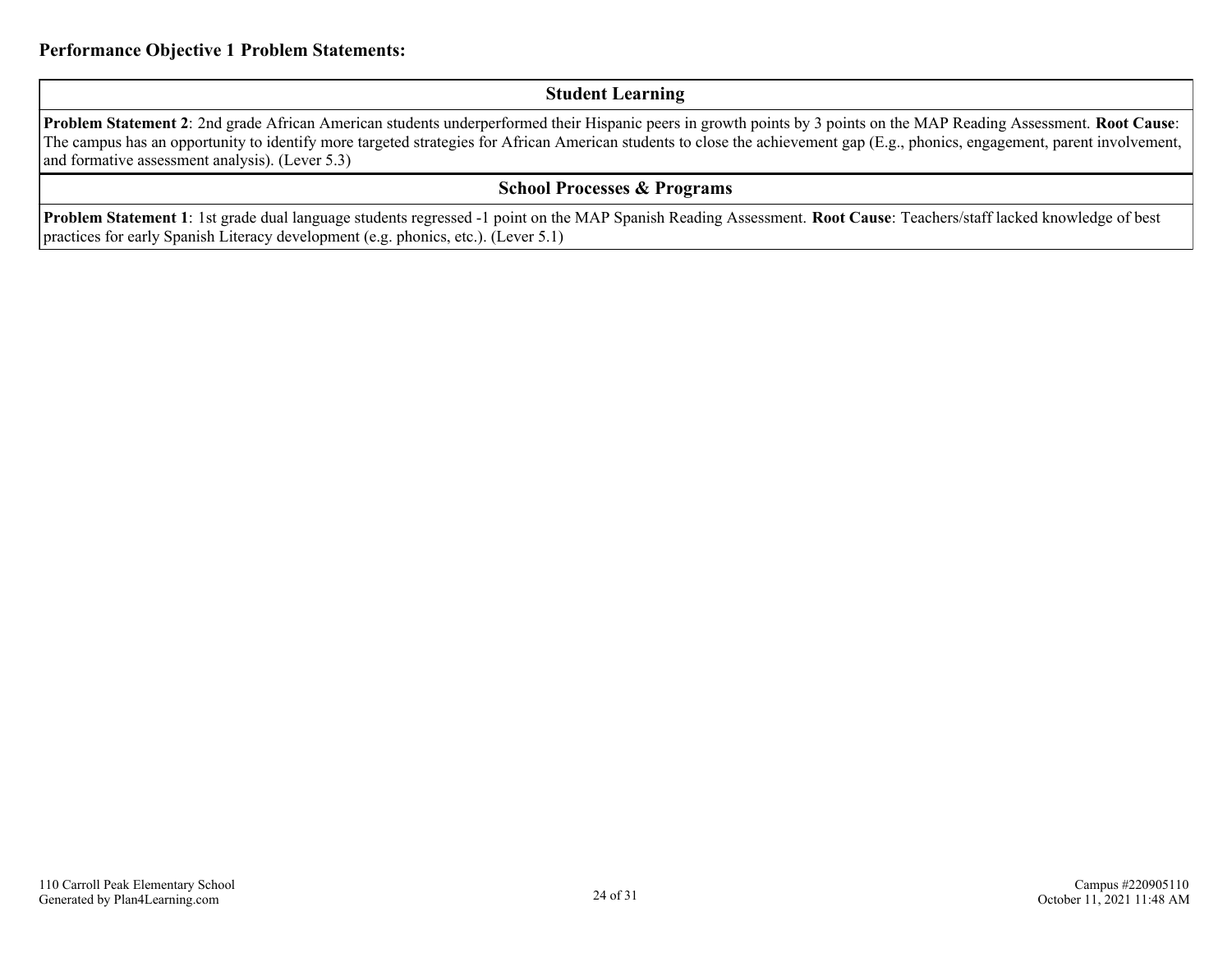#### **Goal 3:** CCMR

Increase the percentage of students graduating with a CCMR indicator from 43% to 48% by June 2024.

**Performance Objective 2:** Increase the percentage of 3-5 grade students scoring at MEETS or above on STAAR Math from 26.8% to 48% by May 2022. Increase the percentage of African American students scoring at MEETS or above on STAAR Math from 24.7% to 48% by May 2022.

**Evaluation Data Sources:** STAAR Math

| <b>Strategy 1 Details</b>                                                                                                                                                                                                                                                                                                                                                                                                                                                         | <b>Reviews</b>   |             |     |                  |
|-----------------------------------------------------------------------------------------------------------------------------------------------------------------------------------------------------------------------------------------------------------------------------------------------------------------------------------------------------------------------------------------------------------------------------------------------------------------------------------|------------------|-------------|-----|------------------|
| <b>Strategy 1:</b> All K-5 teachers will participate in 90 minute PLC meetings using the Data Driven Instruction structure to                                                                                                                                                                                                                                                                                                                                                     | <b>Formative</b> |             |     | <b>Summative</b> |
| analyze formative assessment data, identify instructional gaps, and inform targeted support plans based on instructional<br>needs.                                                                                                                                                                                                                                                                                                                                                | Nov.             | Jan         | Mar | June             |
| Strategy's Expected Result/Impact: Planning for effective tier 1 instruction will increase teacher capacity<br>in delivering strong tier 1 instruction that meets the depth and complexity of grade-level standards and be<br>able to identify student gaps in learning daily through the tracking of mastery of formative assessments and<br>aggressive monitoring.<br>55% of students in K-5th will meet or surpass normative RIT growth goals after each administration of the |                  |             |     |                  |
| MAP Growth Math Assessment as compared to 42% this year.<br>Staff Responsible for Monitoring: Principal, Assistant Principal, Instructional Coaches, Data Analyst,                                                                                                                                                                                                                                                                                                                |                  |             |     |                  |
| Counselor, K-5 Teachers                                                                                                                                                                                                                                                                                                                                                                                                                                                           |                  |             |     |                  |
| <b>ESF Levers:</b> Lever 5: Effective Instruction                                                                                                                                                                                                                                                                                                                                                                                                                                 |                  |             |     |                  |
| <b>Problem Statements: Student Learning 1</b>                                                                                                                                                                                                                                                                                                                                                                                                                                     |                  |             |     |                  |
| <b>Funding Sources:</b> Supplies to implement PLCs and PLC academic and/or SEL support - SCE (199 PIC 24)<br>$-199-11-6399-001-110-24-313-000000 -$ \$4,512                                                                                                                                                                                                                                                                                                                       |                  |             |     |                  |
| Continue/Modify<br>Accomplished<br>No Progress<br>100%                                                                                                                                                                                                                                                                                                                                                                                                                            |                  | Discontinue |     |                  |

#### **Performance Objective 2 Problem Statements:**

**Student Learning**

**Problem Statement 1**: 3rd grade African American students underperformed their Hispanic peers in growth points by 4 points on the MAP Math Assessment. **Root Cause**: The campus has an opportunity to identify more targeted strategies for African American students to close the achievement gap (E.g., engagement, parent involvement, and formative assessment analysis). (Lever 5.3)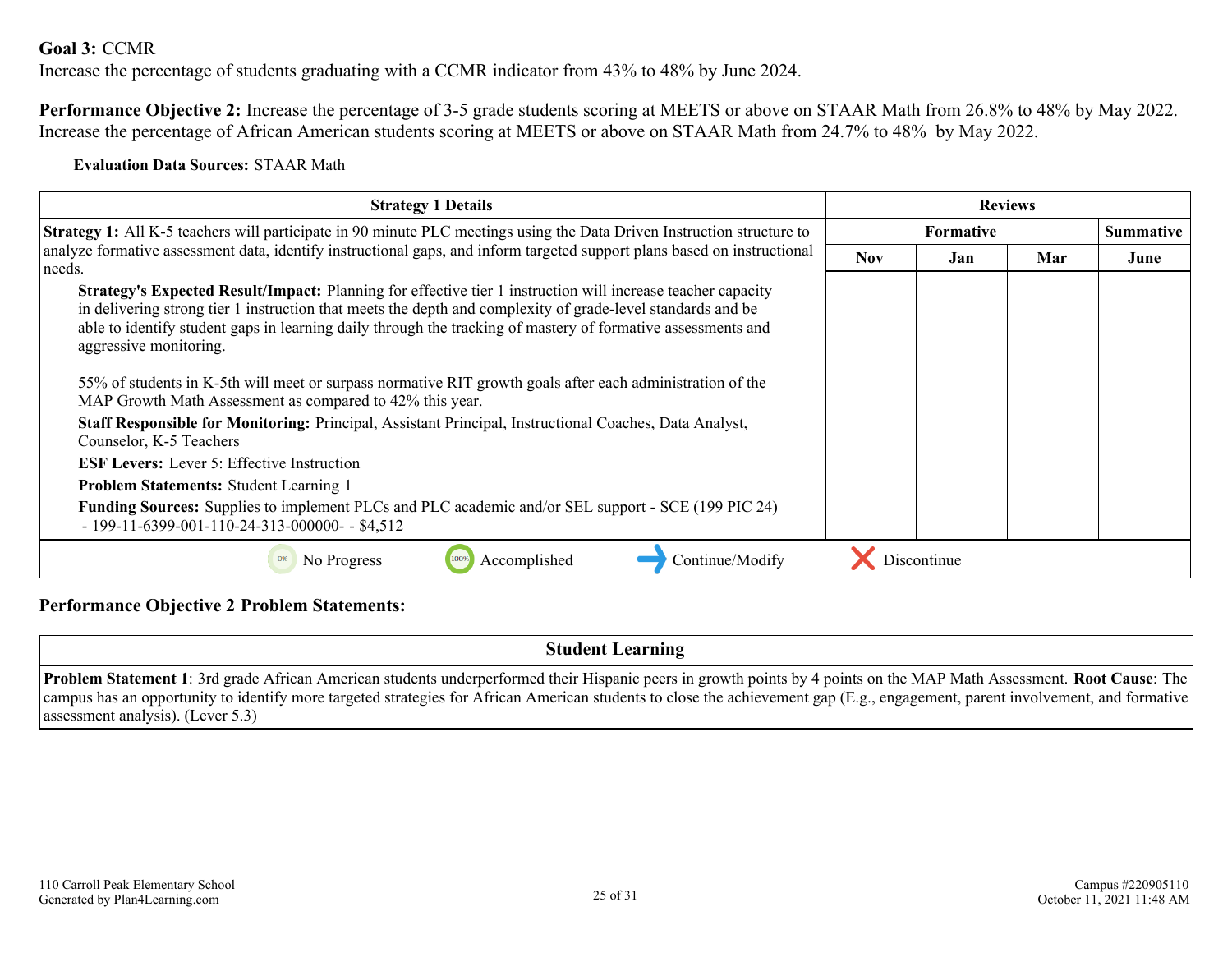<span id="page-25-0"></span>**Goal 4:** Learning Environment (based on the BOE constraints)

Ensure all students have access to a safe, supportive and culturally responsive learning environment.

**Performance Objective 1:** Decrease the number and percentage of students who are chronically absent from 27% to 10% by May 2022. Decrease the number and percentage of African American students who are chronically absent from 36.9% to 10% by May 2022.

**Evaluation Data Sources:** Focus Attendance Data

| <b>Strategy 1 Details</b>                                                                                                                                                                                                                                                                                                      | <b>Reviews</b>   |             |                |                  |
|--------------------------------------------------------------------------------------------------------------------------------------------------------------------------------------------------------------------------------------------------------------------------------------------------------------------------------|------------------|-------------|----------------|------------------|
| <b>Strategy 1:</b> Implementation of Attendance Success Team with clear roles/responsibilities (e.g. routine monitoring of                                                                                                                                                                                                     | <b>Formative</b> |             |                | <b>Summative</b> |
| specific students for each team member, incentive plans, visible attendance trackers, and parent etc.) and consistent<br>meeting dates to progress monitor toward our goal. This team will also focus specifically on chronically absent African<br>American students when planning, incentivizing, and monitoring attendance. | <b>Nov</b>       | <b>Jan</b>  | Mar            | June             |
| Strategy's Expected Result/Impact: Attendance data will demonstrate a 17% decrease in chronically absent<br>students with a specific decrease of 26.9% in chronically absent African American students.                                                                                                                        |                  |             |                |                  |
| <b>Staff Responsible for Monitoring: Principal, Assistant Principal, Counselor, Casemanagers</b>                                                                                                                                                                                                                               |                  |             |                |                  |
| <b>ESF Levers:</b> Lever 3: Positive School Culture                                                                                                                                                                                                                                                                            |                  |             |                |                  |
| <b>Problem Statements: Demographics 1</b>                                                                                                                                                                                                                                                                                      |                  |             |                |                  |
| <b>Funding Sources:</b> - Title I (211) - 211-61-6399-04L-110-30-510-000000-22F10 - \$1,000                                                                                                                                                                                                                                    |                  |             |                |                  |
| <b>Strategy 2 Details</b>                                                                                                                                                                                                                                                                                                      |                  |             | <b>Reviews</b> |                  |
| <b>Strategy 2:</b> All K-5 teachers will keep parent logs to provide consistent communication conveying the importance of                                                                                                                                                                                                      | <b>Formative</b> |             |                | <b>Summative</b> |
| attendance in academic growth; with a focus on chronically absent students.                                                                                                                                                                                                                                                    | <b>Nov</b>       | Jan         | Mar            | June             |
| Strategy's Expected Result/Impact: Attendance data will demonstrate a 17% decrease in chronically absent<br>students with a specific decrease of 26.9% in chronically absent African American students.                                                                                                                        |                  |             |                |                  |
| Staff Responsible for Monitoring: Principal, Assistant Principal, Counselor, Casemanagers, Teachers                                                                                                                                                                                                                            |                  |             |                |                  |
| <b>ESF Levers:</b> Lever 3: Positive School Culture                                                                                                                                                                                                                                                                            |                  |             |                |                  |
| <b>Problem Statements: Demographics 1</b>                                                                                                                                                                                                                                                                                      |                  |             |                |                  |
| Accomplished<br>Continue/Modify<br>No Progress<br>100%                                                                                                                                                                                                                                                                         |                  | Discontinue |                |                  |

#### **Performance Objective 1 Problem Statements:**

**Demographics**

**Problem Statement 1**: Attendance for the 2020-21 school year is 1.5% less than the previous school year, specifically with our PreK and 5th grade students. **Root Cause**: Parent engagement opportunities exist to ensure PreK and 5th grade parents know how to utilize the technology students use for at home learning.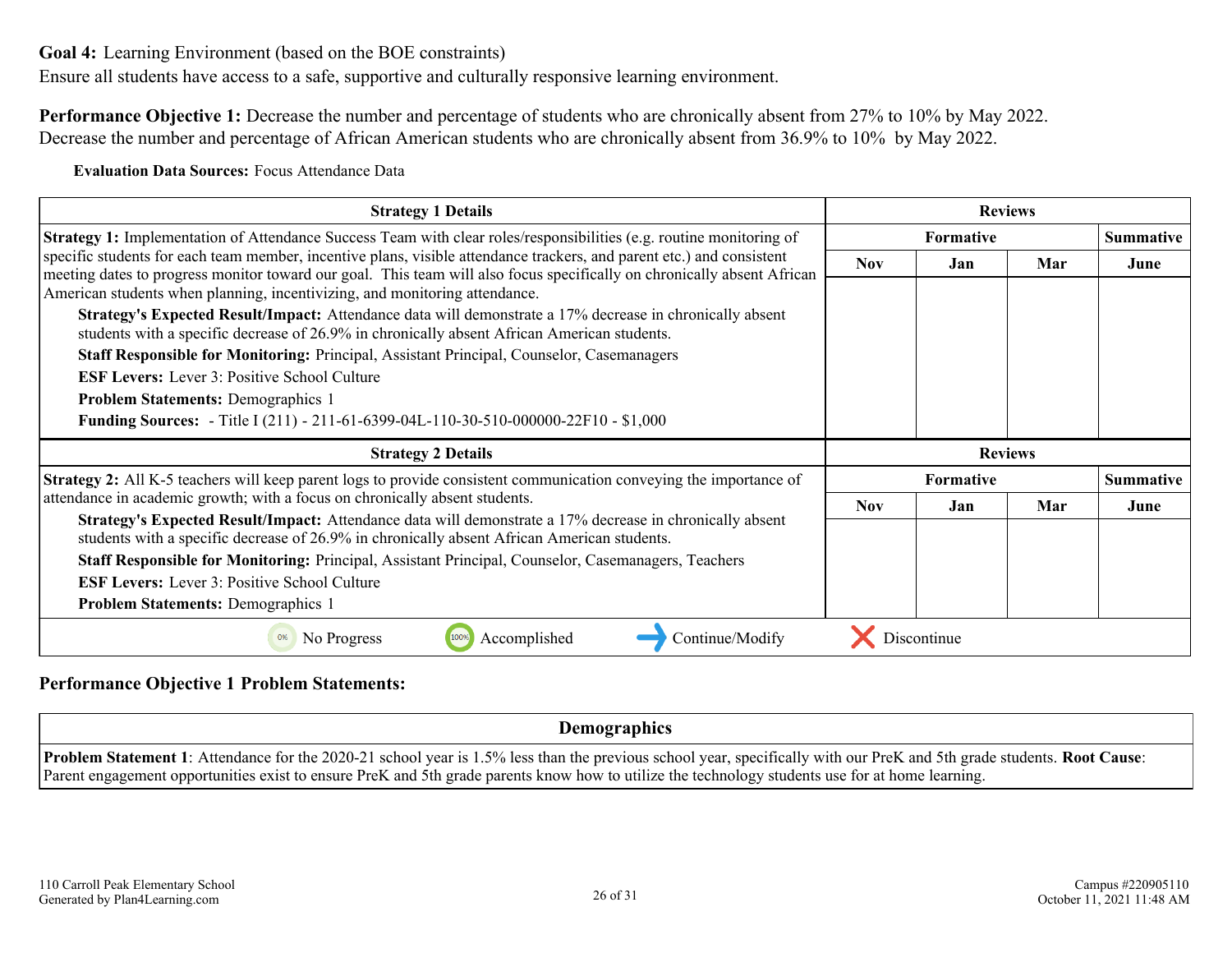**Goal 4:** Learning Environment (based on the BOE constraints)

Ensure all students have access to a safe, supportive and culturally responsive learning environment.

**Performance Objective 2:** Increase positive response by students to the learning environment on the Panorama SEL Survey from 62.3% to 80% by May 2022.

Increase positive response by Asian students from 45.8% to 80% by May 2022.

**Evaluation Data Sources:** Panorama SEL Survey

| <b>Strategy 1 Details</b>                                                                                                                                                                                                                                                                                                                                                                                    |                  | <b>Reviews</b> |  |                  |
|--------------------------------------------------------------------------------------------------------------------------------------------------------------------------------------------------------------------------------------------------------------------------------------------------------------------------------------------------------------------------------------------------------------|------------------|----------------|--|------------------|
| Strategy 1: Build SEL opportunities into the master schedule, allowing time for SEL check-ins, circles, counselor class                                                                                                                                                                                                                                                                                      | <b>Formative</b> |                |  | <b>Summative</b> |
| lessons, and school-wide culture and climate building through restorative practices.                                                                                                                                                                                                                                                                                                                         | <b>Nov</b>       | Mar<br>Jan     |  |                  |
| <b>Strategy's Expected Result/Impact:</b> Students will feel welcomed and have a positive perception about the<br>school environment when their positive behaviors are celebrated and rewarded, increasing the school culture<br>from PK-5th grades. Students will increase their capacity to regulate their emotions and to communicate<br>their feelings to be able to advocate for the support they need. |                  |                |  |                  |
| Teachers will be able to implement daily restorative practices with their classes. By recognizing and<br>encouraging positive behaviors in students we will decrease the campus student suspension rate.                                                                                                                                                                                                     |                  |                |  |                  |
| Staff Responsible for Monitoring: Principal, Assistant Principal, Counselor, Case managers, Teachers                                                                                                                                                                                                                                                                                                         |                  |                |  |                  |
| <b>ESF Levers:</b> Lever 3: Positive School Culture                                                                                                                                                                                                                                                                                                                                                          |                  |                |  |                  |
| <b>Problem Statements: Perceptions 2</b>                                                                                                                                                                                                                                                                                                                                                                     |                  |                |  |                  |
| <b>Funding Sources:</b> - Title I (211) - 211-61-6499-04L-110-30-510-000000-22F10 - \$1,000                                                                                                                                                                                                                                                                                                                  |                  |                |  |                  |
| Accomplished<br>Continue/Modify<br>No Progress<br>0%                                                                                                                                                                                                                                                                                                                                                         |                  | Discontinue    |  |                  |

#### **Performance Objective 2 Problem Statements:**

**Perceptions**

**Problem Statement 2**: 46% of students responded favorably to perceptions about their ability to regulate emotions on the Panoramic survey. This result is inline with the district and below the Poly Pyramid responses by 1%. **Root Cause**: Adequate emphasis has not been placed on ensuring SEL lessons and support around the topic of "regulating emotions" are taught, reinforced, and evaluated throughout the year.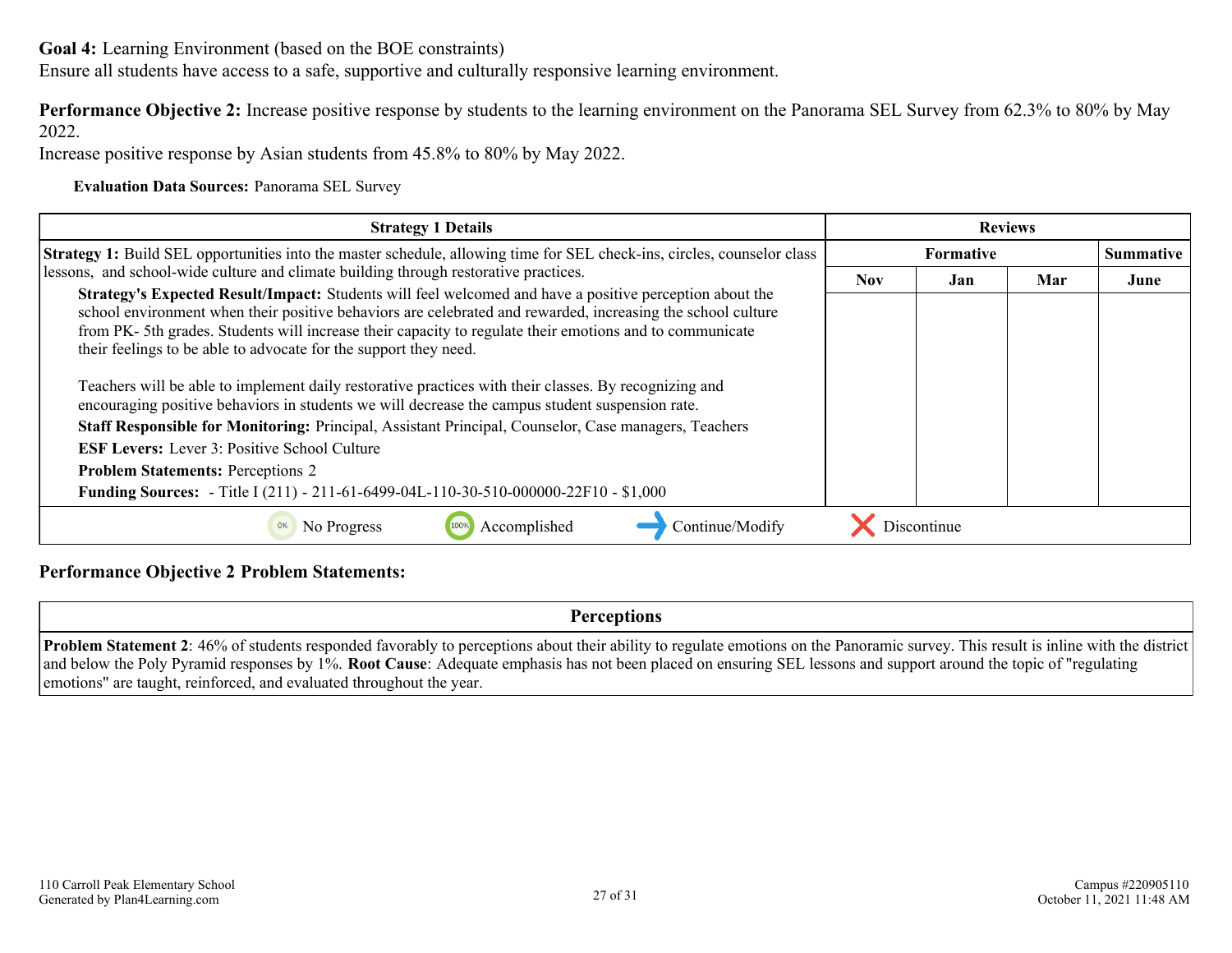**Goal 4:** Learning Environment (based on the BOE constraints)

Ensure all students have access to a safe, supportive and culturally responsive learning environment.

**Performance Objective 3:** Decrease the number of in and out of school suspensions for African American students or the student group that is most marginalized on our campus (gender, race, program, other) from 10% to 2% by May 2022.

**Evaluation Data Sources:** Focus Discipline PEIMS Data

| <b>Strategy 1 Details</b>                                                                                                                                                                                                                                                                                                                                                                             | <b>Reviews</b>   |             |     |                  |
|-------------------------------------------------------------------------------------------------------------------------------------------------------------------------------------------------------------------------------------------------------------------------------------------------------------------------------------------------------------------------------------------------------|------------------|-------------|-----|------------------|
| <b>Strategy 1: PBIS-Implement and monitor school-wide Positive Behavior Intervention Strategies that have explicit</b>                                                                                                                                                                                                                                                                                | <b>Formative</b> |             |     | <b>Summative</b> |
| behavioral expectations and management systems for students and staff. Dragon Bucks Store every Friday and student<br>of the month will be used to reinforce and encourage model student behavior.                                                                                                                                                                                                    | <b>Nov</b>       | Jan.        | Mar | June             |
| Teachers will identify students who need MTSS in order to provide academic and social-emotional support through<br>restorative practices.                                                                                                                                                                                                                                                             |                  |             |     |                  |
| Strategy's Expected Result/Impact: Students will feel welcomed and have a positive perception about the<br>school environment when their positive behaviors are celebrated and rewarded, increasing the school culture<br>from PK-5th grades. Students will increase their capacity to regulate their emotions and to communicate<br>their feelings to be able to advocate for the support they need. |                  |             |     |                  |
| Students with SEL needs will be identified by teachers through the MTSS process, so our system of support<br>can be documented and effective supports can be achieved.                                                                                                                                                                                                                                |                  |             |     |                  |
| Teachers will be able to implement daily restorative practices with their classes. By recognizing and<br>encouraging positive behaviors in students we will decrease the campus student suspension rate.                                                                                                                                                                                              |                  |             |     |                  |
| Staff Responsible for Monitoring: Principal, Assistant Principal, Counselor, Case managers, Teachers                                                                                                                                                                                                                                                                                                  |                  |             |     |                  |
| <b>ESF Levers:</b> Lever 3: Positive School Culture                                                                                                                                                                                                                                                                                                                                                   |                  |             |     |                  |
| <b>Problem Statements:</b> Demographics 1 - Perceptions 2                                                                                                                                                                                                                                                                                                                                             |                  |             |     |                  |
| <b>Funding Sources:</b> - Title I (211) - 211-61-6399-04L-110-30-510-000000-22F10 - \$531, - Title I (211) -<br>211-11-6499-04E-110-30-510-000000-22F10 - \$1,469                                                                                                                                                                                                                                     |                  |             |     |                  |
| Accomplished<br>Continue/Modify<br>No Progress<br>0%                                                                                                                                                                                                                                                                                                                                                  |                  | Discontinue |     |                  |

#### **Performance Objective 3 Problem Statements:**

**Demographics**

**Problem Statement 1**: Attendance for the 2020-21 school year is 1.5% less than the previous school year, specifically with our PreK and 5th grade students. **Root Cause**: Parent engagement opportunities exist to ensure PreK and 5th grade parents know how to utilize the technology students use for at home learning.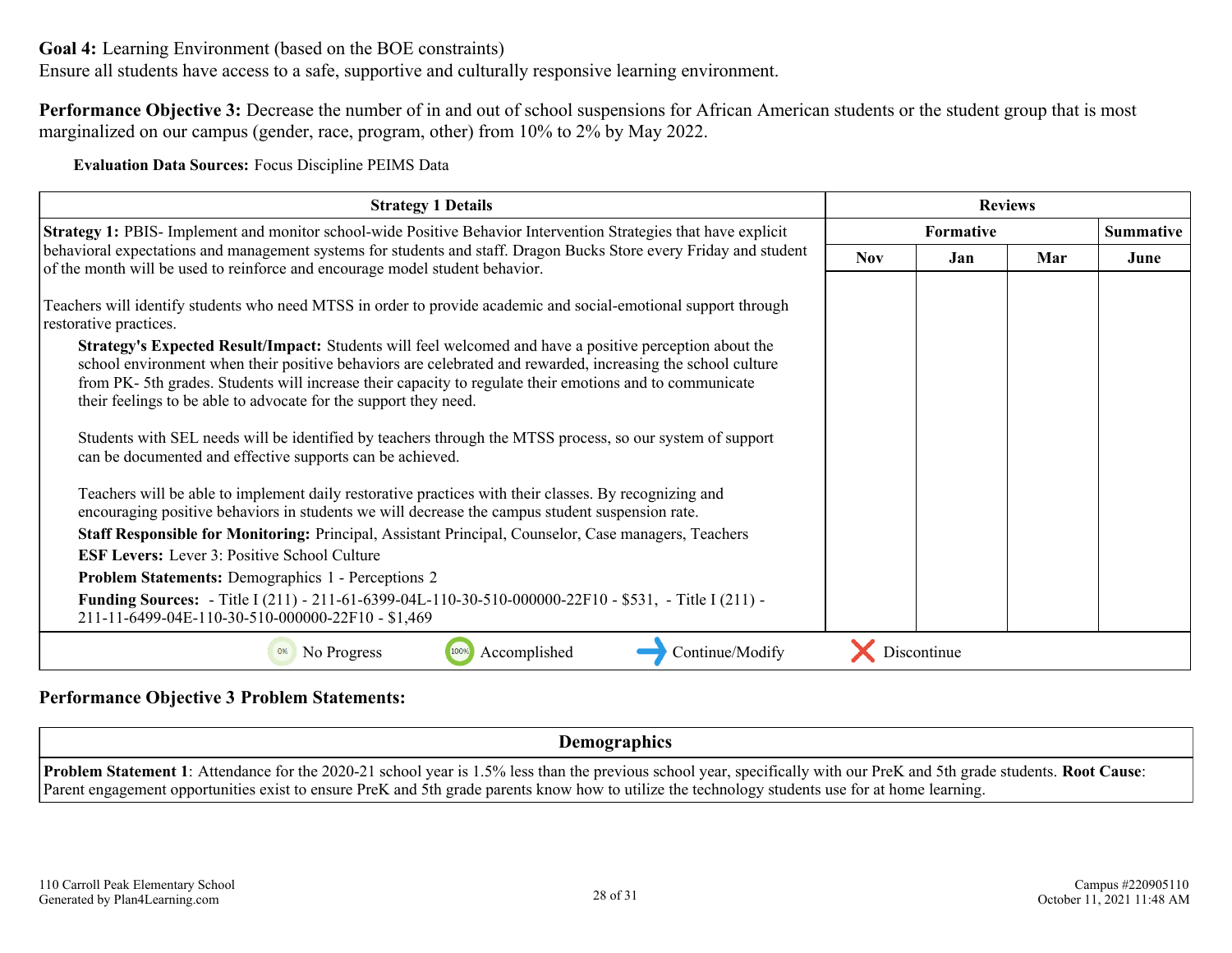#### **Perceptions**

**Problem Statement 2**: 46% of students responded favorably to perceptions about their ability to regulate emotions on the Panoramic survey. This result is inline with the district and below the Poly Pyramid responses by 1%. **Root Cause**: Adequate emphasis has not been placed on ensuring SEL lessons and support around the topic of "regulating emotions" are taught, reinforced, and evaluated throughout the year.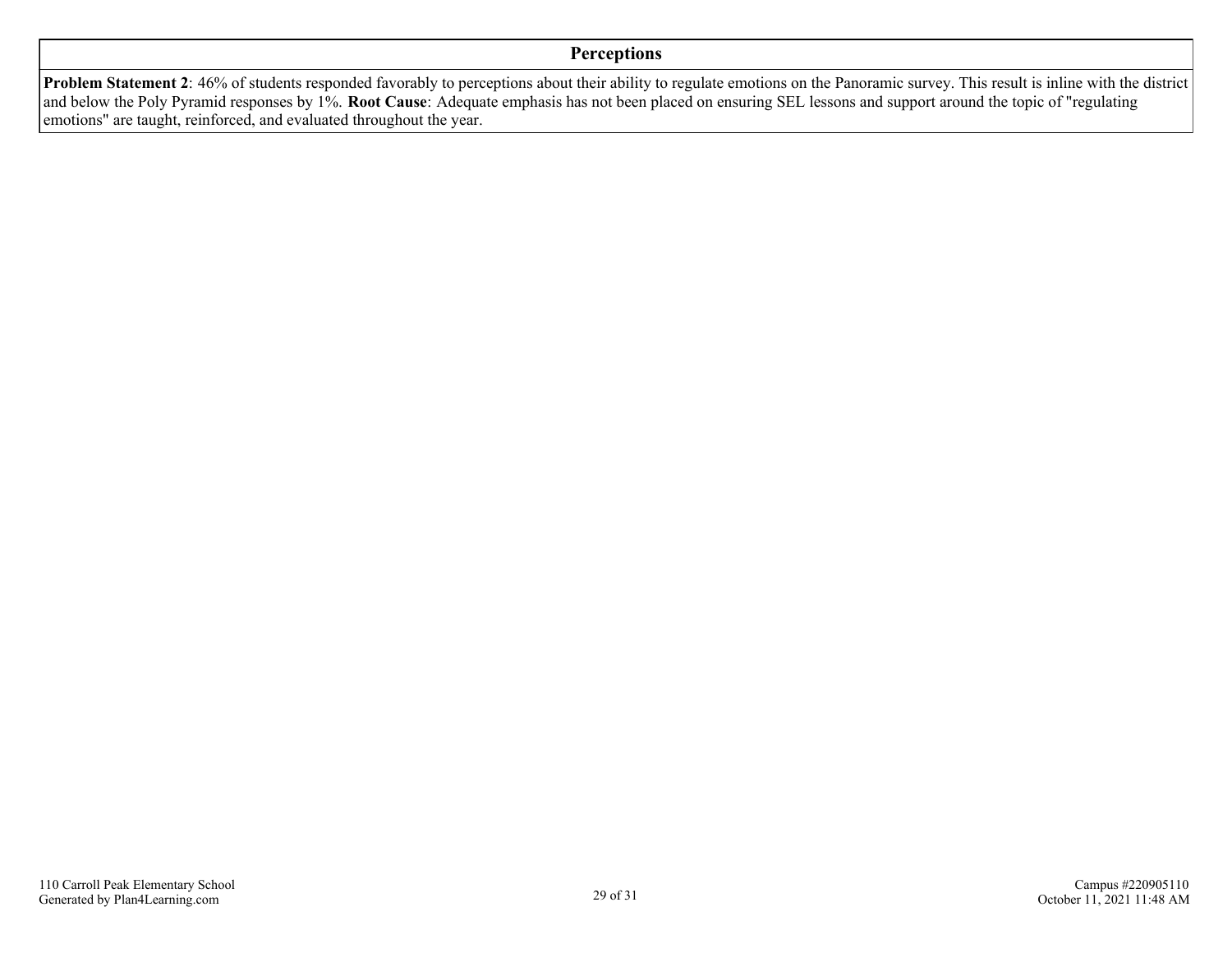## **Campus Funding Summary**

<span id="page-29-0"></span>

| <b>Title I (211)</b>               |                           |                |                                                                   |                                                    |                                         |                                                 |                        |
|------------------------------------|---------------------------|----------------|-------------------------------------------------------------------|----------------------------------------------------|-----------------------------------------|-------------------------------------------------|------------------------|
| Goal                               | <b>Objective Strategy</b> |                | <b>Resources Needed</b>                                           | <b>Description</b>                                 |                                         | <b>Account Code</b>                             | Amount                 |
|                                    | 1                         | 1              | Class supplies to implement new PK curriculum                     | Supplies and materials for<br>instructional use    | 211-11-6399-04E-110-30-510-000000-22F10 | \$2,000.00                                      |                        |
|                                    |                           | 2              | Instructional Supplies to implement Tier 1 instruction            | Equipment                                          |                                         | 211-11-6398-04E-110-30-510-000000-22F10         | \$10,000.00            |
|                                    | $\mathbf{1}$              | $\overline{2}$ | Data Analyst                                                      | Data Analyst                                       |                                         | 211-13-6119-04E-110-30-510-000000-22F10         | \$75,000.00            |
|                                    | $\mathfrak{Z}$            |                |                                                                   | Extra duty pay for PD after<br>hours               |                                         | 211-11-6116-0PD-110-30-510-000000-22F10         | \$1,262.00             |
| $\overline{2}$                     | $\overline{3}$            | $\mathbf{1}$   |                                                                   | Supplies and materials for<br>instructional use    | 211-11-6399-04E-110-30-510-000000-22F10 | \$1,000.00                                      |                        |
| $\overline{2}$                     | $\mathfrak{Z}$            | 1              |                                                                   | Extra duty pay for PD after<br>hours               | 211-11-6116-0PD-110-30-510-000000-22F10 | \$3,000.00                                      |                        |
| 3                                  | $\mathbf{1}$              | $\mathbf{1}$   | Computer Lab Assistant                                            | Computer Lab Assistant                             |                                         | 211-11-6129-04U-110-30-510-000000-22F10         | \$31,310.00            |
| $\overline{3}$                     | $\mathbf{1}$              | $\mathbf{1}$   | <b>Teacher Assistant</b>                                          | <b>Teacher Assistant</b>                           | 211-11-6129-04E-110-30-510-000000-22F10 |                                                 | \$21,279.00            |
| $\overline{4}$                     | 1                         | 1              |                                                                   | Supplies and materials for<br>parental involvement | 211-61-6399-04L-110-30-510-000000-22F10 |                                                 | \$1,000.00             |
| $\overline{\mathcal{A}}$           | $\overline{2}$            | -1             |                                                                   | Snacks for parents to<br>promote participation     | 211-61-6499-04L-110-30-510-000000-22F10 |                                                 | \$1,000.00             |
| $\overline{\mathcal{A}}$           | $\overline{3}$            |                |                                                                   | Supplies and materials for<br>parental involvement | 211-61-6399-04L-110-30-510-000000-22F10 |                                                 | \$531.00               |
| $\overline{4}$                     | 3                         |                |                                                                   | Snacks or incentives for<br>students               |                                         | 211-11-6499-04E-110-30-510-000000-22F10         | \$1,469.00             |
|                                    |                           |                |                                                                   |                                                    |                                         |                                                 | Sub-Total \$148,851.00 |
|                                    |                           |                |                                                                   |                                                    |                                         | <b>Budgeted Fund Source Amount \$148,851.00</b> |                        |
|                                    |                           |                |                                                                   |                                                    |                                         | +/- Difference                                  | \$0.00                 |
|                                    |                           |                |                                                                   | <b>SCE (199 PIC 24)</b>                            |                                         |                                                 |                        |
|                                    | Goal Objective Strategy   |                | <b>Resources Needed</b>                                           | <b>Description</b>                                 |                                         | <b>Account Code</b>                             | Amount                 |
| 3                                  | $\overline{2}$            |                | Supplies to implement PLCs and PLC academic and/or SEL<br>support | Supplies and materials for<br>instructional use    | 199-11-6399-001-110-24-313-000000-      |                                                 | \$4,512.00             |
| <b>Sub-Total</b>                   |                           |                |                                                                   |                                                    |                                         |                                                 | \$4,512.00             |
| <b>Budgeted Fund Source Amount</b> |                           |                |                                                                   |                                                    |                                         |                                                 | \$4,512.00             |